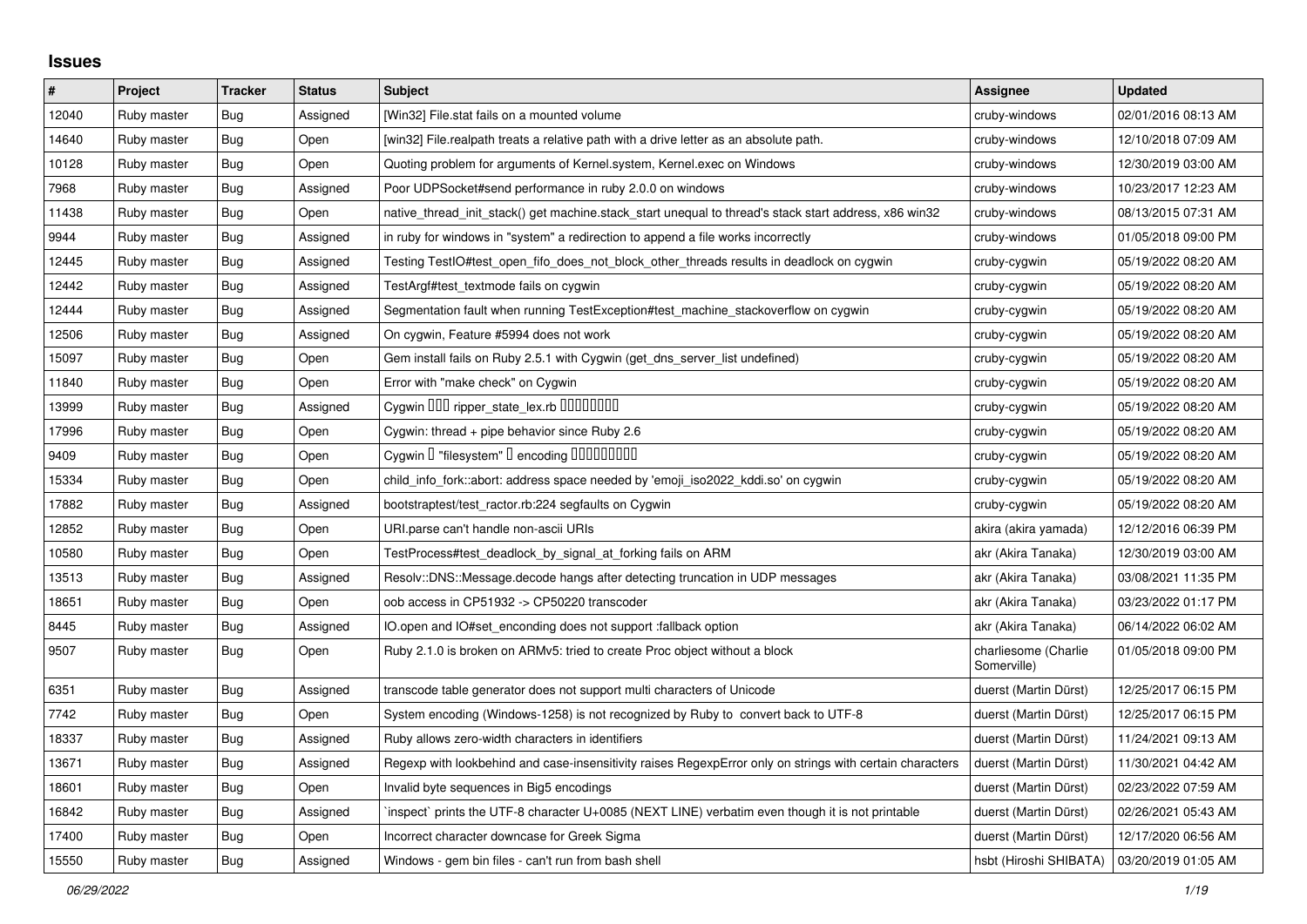| $\vert$ # | Project     | <b>Tracker</b> | <b>Status</b> | <b>Subject</b>                                                                                                                                                      | <b>Assignee</b>               | <b>Updated</b>      |
|-----------|-------------|----------------|---------------|---------------------------------------------------------------------------------------------------------------------------------------------------------------------|-------------------------------|---------------------|
| 14679     | Ruby master | Bug            | Assigned      | StdLib gems should properly specify their dependencies                                                                                                              | hsbt (Hiroshi SHIBATA)        | 04/11/2018 01:14 PM |
| 18355     | Ruby master | Bug            | Assigned      | require("pathname") within rack application chnages behaviors of Pathname methods, such as<br>absolute?(), when there are two versions of 'pathname' gem installed. | hsbt (Hiroshi SHIBATA)        | 11/30/2021 08:01 AM |
| 18666     | Ruby master | Bug            | Open          | No rule to make target 'yaml/yaml.h', needed by 'api.o'                                                                                                             | hsbt (Hiroshi SHIBATA)        | 03/29/2022 11:17 AM |
| 9366      | Ruby master | <b>Bug</b>     | Assigned      | "make -j32 check TESTS=-j32" occasionally fails on rubygems/specification                                                                                           | hsbt (Hiroshi SHIBATA)        | 07/26/2018 02:13 AM |
| 18169     | Ruby master | Bug            | Assigned      | Local copies of gemified libraries are being released out of sync with their gems                                                                                   | hsbt (Hiroshi SHIBATA)        | 02/25/2022 05:40 PM |
| 10919     | Ruby master | Bug            | Assigned      | [gem install] installs multipe platforms                                                                                                                            | hsbt (Hiroshi SHIBATA)        | 07/30/2019 07:44 AM |
| 18614     | Ruby master | Bug            | Open          | Error (busy loop) in<br>TestGemCommandsSetupCommand#test_destdir_flag_does_not_try_to_write_to_the_default_gem_hom<br>e                                             | hsbt (Hiroshi SHIBATA)        | 03/17/2022 01:03 AM |
| 18567     | Ruby master | Bug            | Open          | Depending on default gems in stdlib gems when not needed considered harmful                                                                                         | hsbt (Hiroshi SHIBATA)        | 04/21/2022 04:45 PM |
| 18381     | Ruby master | Bug            | Assigned      | Default vs Bundled gems                                                                                                                                             | hsbt (Hiroshi SHIBATA)        | 12/15/2021 11:09 AM |
| 16951     | Ruby master | <b>Bug</b>     | Assigned      | Consistently referer dependencies                                                                                                                                   | hsbt (Hiroshi SHIBATA)        | 06/17/2021 06:15 AM |
| 18790     | Ruby master | Bug            | Assigned      | cannot load such file -- digest (LoadError)                                                                                                                         | hsbt (Hiroshi SHIBATA)        | 06/06/2022 12:41 AM |
| 18818     | Ruby master | Bug            | Open          | SEGV (Fiber scheduler?)                                                                                                                                             | ioquatix (Samuel<br>Williams) | 06/06/2022 06:31 PM |
| 18036     | Ruby master | Bug            | Open          | Pthread fibers become invalid on fork - different from normal fibers.                                                                                               | ioquatix (Samuel<br>Williams) | 08/19/2021 07:05 AM |
| 18810     | Ruby master | Bug            | Open          | Make `Kernel#p` interruptable.                                                                                                                                      | ioquatix (Samuel<br>Williams) | 05/30/2022 12:44 AM |
| 595       | Ruby master | Bug            | Assigned      | Fiber ignores ensure clause                                                                                                                                         | ioquatix (Samuel<br>Williams) | 12/29/2019 10:37 AM |
| 17664     | Ruby master | Bug            | Assigned      | Behavior of sockets changed in Ruby 3.0 to non-blocking                                                                                                             | ioquatix (Samuel<br>Williams) | 07/12/2021 10:28 AM |
| 16492     | Ruby master | Bug            | Open          | TestBugReporter#test_bug_reporter_add test failures                                                                                                                 | jaruga (Jun Aruga)            | 08/24/2021 01:12 PM |
| 18002     | Ruby master | <b>Bug</b>     | Open          | s390x: Tests failing without LC_ALL env                                                                                                                             | jaruga (Jun Aruga)            | 07/12/2021 04:30 PM |
| 17995     | Ruby master | Bug            | Open          | Slow down when mjit and Ractor are being used at same time                                                                                                          | k0kubun (Takashi<br>Kokubun)  | 06/11/2022 04:02 AM |
| 18142     | Ruby master | Bug            | Assigned      | Segmentation fault with Ruby 3.0.2                                                                                                                                  | k0kubun (Takashi<br>Kokubun)  | 09/02/2021 07:43 AM |
| 16694     | Ruby master | Bug            | Assigned      | JIT vs hardened GCC with PCH                                                                                                                                        | k0kubun (Takashi<br>Kokubun)  | 02/02/2021 07:38 AM |
| 18808     | Ruby master | Bug            | Assigned      | Cannot compile ruby 3.1.2 on powerpc64le-linux without disabling the jit features                                                                                   | k0kubun (Takashi<br>Kokubun)  | 06/20/2022 10:40 AM |
| 18277     | Ruby master | <b>Bug</b>     | Open          | buffer error (Zlib::BufError) in Zlib::Deflate#deflate when using MJIT                                                                                              | k0kubun (Takashi<br>Kokubun)  | 01/05/2022 03:04 PM |
| 18058     | Ruby master | <b>Bug</b>     | Open          | 3.1.0-dev with MJIT enabled Zlib::BufError during `gem install`                                                                                                     | k0kubun (Takashi<br>Kokubun)  | 08/02/2021 08:31 PM |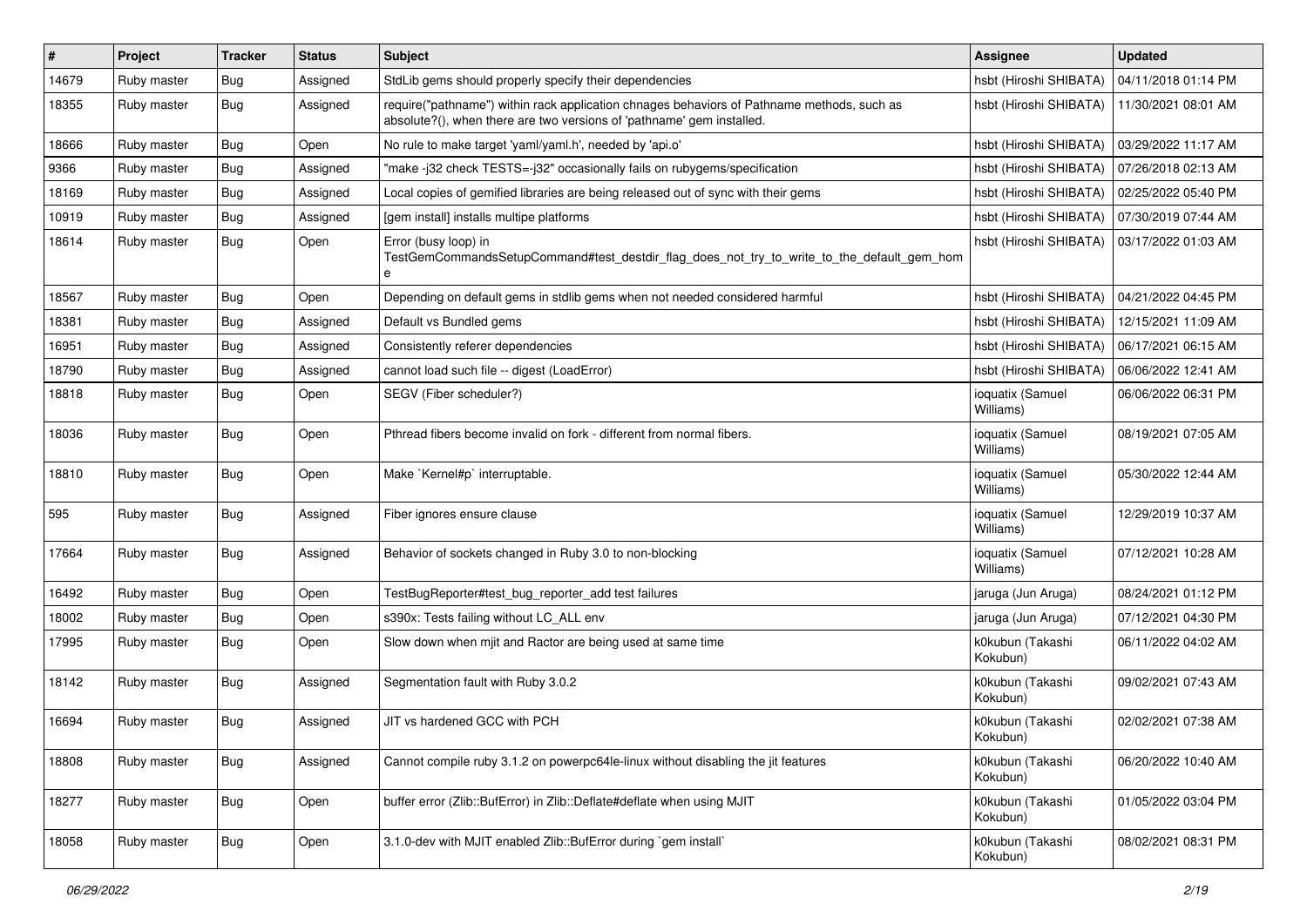| $\vert$ # | Project     | <b>Tracker</b> | <b>Status</b> | <b>Subject</b>                                                                                                                    | Assignee                      | <b>Updated</b>      |
|-----------|-------------|----------------|---------------|-----------------------------------------------------------------------------------------------------------------------------------|-------------------------------|---------------------|
| 16185     | Ruby master | Bug            | Open          | basictest failure on AIX 6.1 for 64bit build                                                                                      | kanemoto (Yutaka<br>Kanemoto) | 10/15/2019 12:05 AM |
| 11531     | Ruby master | Bug            | Assigned      | IPAddr#== implements wrong logic                                                                                                  | knu (Akinori MUSHA)           | 12/29/2019 12:50 PM |
| 17617     | Ruby master | Bug            | Open          | When a Ractor's incoming port is closed, Ractor.receive_if does not raise Ractor::ClosedError, but<br>instead blocks indefinitely | ko1 (Koichi Sasada)           | 09/14/2021 01:40 AM |
| 17420     | Ruby master | Bug            | Open          | Unsafe mutation of \$" when doing non-RubyGems require in Ractor                                                                  | ko1 (Koichi Sasada)           | 01/07/2021 01:23 PM |
| 7976      | Ruby master | Bug            | Assigned      | TracePoint call is at call point, not call site                                                                                   | ko1 (Koichi Sasada)           | 01/05/2018 09:00 PM |
| 11174     | Ruby master | <b>Bug</b>     | Open          | threads memory leak                                                                                                               | ko1 (Koichi Sasada)           | 06/17/2019 03:17 PM |
| 14727     | Ruby master | Bug            | Assigned      | TestQueue#test_queue_with_trap always timeout on Windows10                                                                        | ko1 (Koichi Sasada)           | 05/01/2018 02:59 AM |
| 14090     | Ruby master | Bug            | Assigned      | TestGc#test_interrupt_in_finalizer` fails very rarely                                                                             | ko1 (Koichi Sasada)           | 12/02/2021 07:24 PM |
| 4040      | Ruby master | Bug            | Assigned      | SystemStackError with Hash[*a] for Large _a_                                                                                      | ko1 (Koichi Sasada)           | 12/25/2017 06:14 PM |
| 18886     | Ruby master | Bug            | Open          | Struct aref and aset don't trigger any tracepoints.                                                                               | ko1 (Koichi Sasada)           | 06/29/2022 06:05 AM |
| 17196     | Ruby master | Bug            | Assigned      | Segmentation Fault with Socket#close in Ractors                                                                                   | ko1 (Koichi Sasada)           | 03/20/2022 01:52 PM |
| 18464     | Ruby master | Bug            | Assigned      | RUBY_INTERNAL_EVENT_NEWOBJ tracepoint causes an interpreter crash when combined with<br>Ractors                                   | ko1 (Koichi Sasada)           | 06/08/2022 08:25 AM |
| 16776     | Ruby master | Bug            | Assigned      | Regression in coverage library                                                                                                    | ko1 (Koichi Sasada)           | 11/24/2021 07:26 AM |
| 8444      | Ruby master | Bug            | Open          | Regexp vars \$~ and friends are not thread local                                                                                  | ko1 (Koichi Sasada)           | 07/30/2019 07:38 AM |
| 17826     | Ruby master | Bug            | Assigned      | Ractor#take hangs if used in multiple Threads                                                                                     | ko1 (Koichi Sasada)           | 12/15/2021 01:30 PM |
| 18258     | Ruby master | <b>Bug</b>     | Open          | Ractor shareable? can be slow and mutates internal object flags.                                                                  | ko1 (Koichi Sasada)           | 10/21/2021 08:58 AM |
| 17678     | Ruby master | Bug            | Assigned      | Ractors do not restart after fork                                                                                                 | ko1 (Koichi Sasada)           | 03/09/2021 12:42 AM |
| 17624     | Ruby master | Bug            | Open          | Ractor.receive is not thread-safe                                                                                                 | ko1 (Koichi Sasada)           | 09/14/2021 01:40 AM |
| 17998     | Ruby master | Bug            | Assigned      | ractor: process hanging (with ractors initialized, but not being used)                                                            | ko1 (Koichi Sasada)           | 12/02/2021 08:17 PM |
| 17543     | Ruby master | Bug            | Open          | Ractor isolation broken by `self` in shareable proc                                                                               | ko1 (Koichi Sasada)           | 01/29/2021 03:06 PM |
| 17679     | Ruby master | Bug            | Assigned      | Ractor incoming channel can consume unlimited resources                                                                           | ko1 (Koichi Sasada)           | 03/26/2021 09:16 AM |
| 18119     | Ruby master | <b>Bug</b>     | Open          | Ractor crashes when instantiating classes                                                                                         | ko1 (Koichi Sasada)           | 09/14/2021 01:42 AM |
| 18024     | Ruby master | Bug            | Assigned      | Ractor crashes when connections are closed in multiple Ractors                                                                    | ko1 (Koichi Sasada)           | 12/14/2021 04:41 PM |
| 17677     | Ruby master | Bug            | Assigned      | Ractor crashes fork when blocking                                                                                                 | ko1 (Koichi Sasada)           | 03/09/2021 12:42 AM |
| 17359     | Ruby master | Bug            | Open          | Ractor copy mode is not Ractor-safe                                                                                               | ko1 (Koichi Sasada)           | 12/02/2020 05:42 PM |
| 18572     | Ruby master | Bug            | Assigned      | Performance regression when invoking refined methods                                                                              | ko1 (Koichi Sasada)           | 02/10/2022 12:48 AM |
| 15263     | Ruby master | Bug            | Open          | [PATCH] vm_trace.c (postponed_job_register): only hit main thread                                                                 | ko1 (Koichi Sasada)           | 10/27/2018 11:35 PM |
| 17667     | Ruby master | Bug            | Open          | Module#name needs synchronization                                                                                                 | ko1 (Koichi Sasada)           | 03/02/2021 07:31 AM |
| 17513     | Ruby master | Bug            | Open          | Methods of shareable objects and UnboundMethods should be shareable                                                               | ko1 (Koichi Sasada)           | 01/06/2021 08:53 PM |
| 18553     | Ruby master | Bug            | Open          | Memory leak on compiling method call with kwargs                                                                                  | ko1 (Koichi Sasada)           | 03/23/2022 09:34 PM |
| 16819     | Ruby master | <b>Bug</b>     | Assigned      | Line reporting off by one when reporting line of a hash?                                                                          | ko1 (Koichi Sasada)           | 06/16/2020 05:57 PM |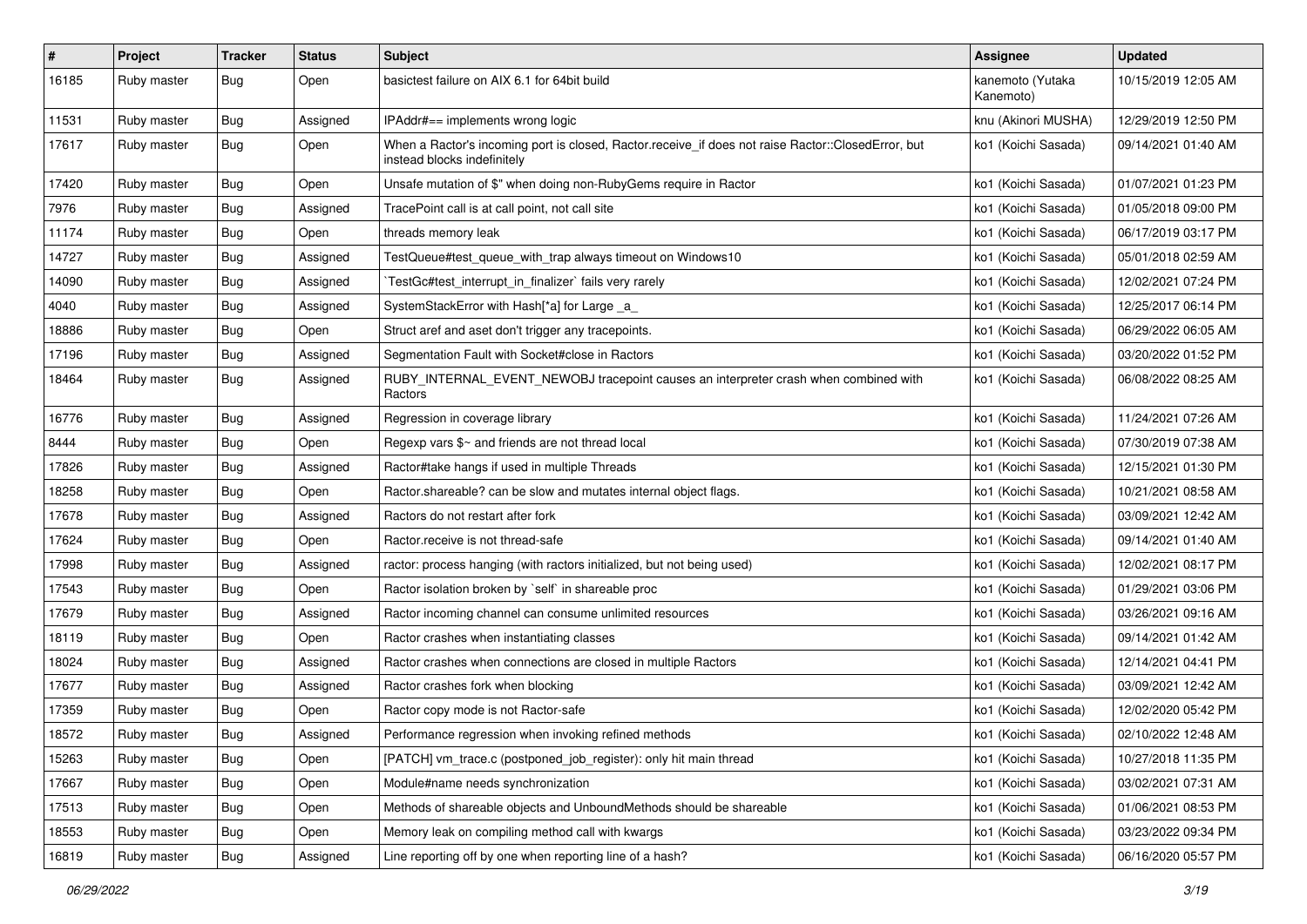| $\vert$ # | Project     | <b>Tracker</b> | <b>Status</b> | Subject                                                                                                                   | <b>Assignee</b>                    | <b>Updated</b>      |
|-----------|-------------|----------------|---------------|---------------------------------------------------------------------------------------------------------------------------|------------------------------------|---------------------|
| 10009     | Ruby master | Bug            | Open          | IO operation is 10x slower in multi-thread environment                                                                    | ko1 (Koichi Sasada)                | 05/21/2015 07:19 AM |
| 17516     | Ruby master | Bug            | Assigned      | forking in a ractor causes Ruby to crash                                                                                  | ko1 (Koichi Sasada)                | 11/30/2021 05:26 AM |
| 14607     | Ruby master | Bug            | Assigned      | Fix use of the rb_profile_frames start parameter                                                                          | ko1 (Koichi Sasada)                | 06/09/2022 06:12 AM |
| 15315     | Ruby master | <b>Bug</b>     | Open          | ec_switch can still lose interrupts                                                                                       | ko1 (Koichi Sasada)                | 11/20/2018 09:32 AM |
| 11808     | Ruby master | Bug            | Open          | Different behavior between Enumerable#grep and Array#grep                                                                 | ko1 (Koichi Sasada)                | 10/26/2020 04:36 AM |
| 17531     | Ruby master | Bug            | Open          | did you mean' not Ractor friendly                                                                                         | ko1 (Koichi Sasada)                | 01/29/2021 08:48 AM |
| 15499     | Ruby master | Bug            | Assigned      | Breaking behavior on ruby 2.6: rb_thread_call_without_gvl doesn't invoke unblock_function when used on<br>the main thread | ko1 (Koichi Sasada)                | 01/05/2021 02:24 AM |
| 17676     | Ruby master | Bug            | Assigned      | Accessing ENV from Ractor raises IsolationError                                                                           | ko1 (Koichi Sasada)                | 03/09/2021 02:37 AM |
| 11269     | Ruby master | <b>Bug</b>     | Assigned      | ruby_init_setproctitle() should be called before require_libraries()                                                      | kosaki (Motohiro<br><b>KOSAKI)</b> | 06/17/2015 03:01 AM |
| 18034     | Ruby master | Bug            | Assigned      | Segmentation fault fiddle with `--enable-bundled-libffi` and macOS                                                        | kou (Kouhei Sutou)                 | 11/30/2021 07:39 AM |
| 17478     | Ruby master | Bug            | Assigned      | Ruby3.0 is slower than Ruby2.7.2 when parsing a large CSV file                                                            | kou (Kouhei Sutou)                 | 11/24/2021 05:12 AM |
| 7859      | Ruby master | <b>Bug</b>     | Assigned      | Readline: Incorrect arrow key behavior in vi_editing_mode insert mode with Readline 6.2                                   | kouji (Kouji Takao)                | 12/25/2017 06:15 PM |
| 8782      | Ruby master | Bug            | Assigned      | Don't set rl_getc_function on editline                                                                                    | kouji (Kouji Takao)                | 01/05/2018 09:00 PM |
| 15764     | Ruby master | Bug            | Open          | Whitespace and control characters should not be permitted in tokens                                                       | matz (Yukihiro<br>Matsumoto)       | 04/22/2019 07:48 AM |
| 11704     | Ruby master | Bug            | Assigned      | Refinements only get "used" once in loop                                                                                  | matz (Yukihiro<br>Matsumoto)       | 04/14/2016 02:45 AM |
| 5179      | Ruby master | Bug            | Assigned      | Complex#rationalize and to_r with approximate zeros                                                                       | mrkn (Kenta Murata)                | 01/17/2020 03:00 AM |
| 18677     | Ruby master | Bug            | Assigned      | BigDecimal#power (**) returns FloatDomainError when passing an infinite parameter                                         | mrkn (Kenta Murata)                | 04/20/2022 02:04 AM |
| 11526     | Ruby master | <b>Bug</b>     | Assigned      | Streaming HTTP requests are not idempotent and should not be retried                                                      | naruse (Yui NARUSE)                | 07/01/2019 09:16 PM |
| 7892      | Ruby master | <b>Bug</b>     | Open          | MIME encoding bug of NKF.nkf                                                                                              | naruse (Yui NARUSE)                | 12/25/2017 06:15 PM |
| 7964      | Ruby master | Bug            | Assigned      | Writing an ASCII-8BIT String to a StringIO created from a UTF-8 String                                                    | nobu (Nobuyoshi<br>Nakada)         | 01/05/2018 09:00 PM |
| 7840      | Ruby master | Bug            | Open          | -Wdeclaration-after-statement is valid for C/ObjC but not for C++                                                         | nobu (Nobuyoshi<br>Nakada)         | 06/02/2020 04:41 PM |
| 12725     | Ruby master | Bug            | Assigned      | Trying to use ./miniruby before it exists                                                                                 | nobu (Nobuyoshi<br>Nakada)         | 04/28/2017 01:45 PM |
| 13269     | Ruby master | Bug            | Assigned      | test/readline/test_readline.rb and mingw                                                                                  | nobu (Nobuyoshi<br>Nakada)         | 03/13/2017 08:56 AM |
| 12473     | Ruby master | <b>Bug</b>     | Assigned      | Test failure on fedora with TestTimeExtension#test huge precision                                                         | nobu (Nobuyoshi<br>Nakada)         | 04/28/2017 01:45 PM |
| 16497     | Ruby master | <b>Bug</b>     | Assigned      | StringIO#internal_encoding is broken (more severely in 2.7)                                                               | nobu (Nobuyoshi<br>Nakada)         | 10/26/2021 04:31 PM |
| 5317      | Ruby master | <b>Bug</b>     | Assigned      |                                                                                                                           | nobu (Nobuyoshi<br>Nakada)         | 01/05/2018 09:00 PM |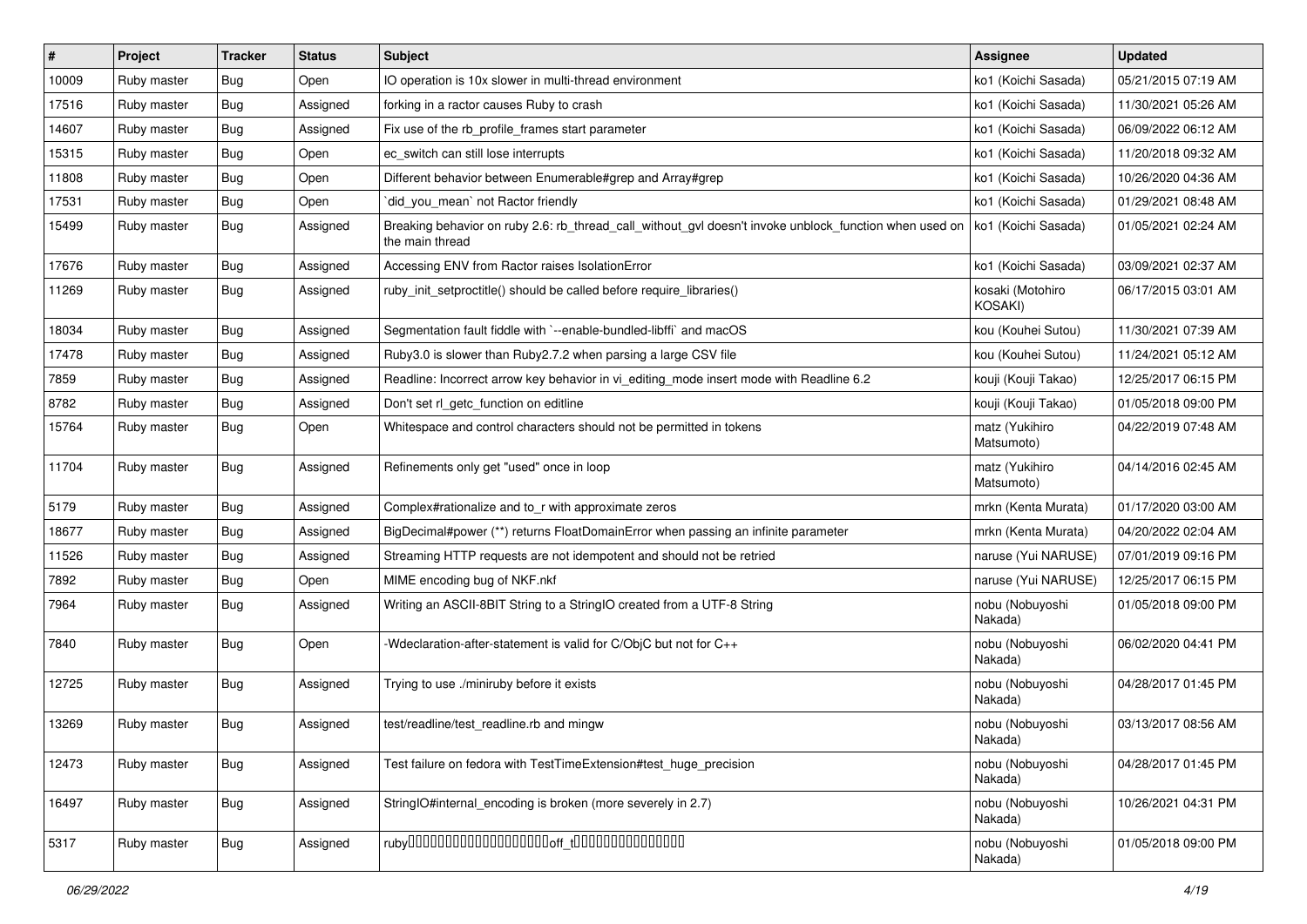| #     | Project     | <b>Tracker</b> | <b>Status</b> | <b>Subject</b>                                                                | <b>Assignee</b>               | <b>Updated</b>      |
|-------|-------------|----------------|---------------|-------------------------------------------------------------------------------|-------------------------------|---------------------|
| 12436 | Ruby master | Bug            | Assigned      | newline argument of File.open seems not respected on Windows                  | nobu (Nobuyoshi<br>Nakada)    | 10/25/2021 09:07 AM |
| 17578 | Ruby master | Bug            | Assigned      | mkmf experimental C++ Support                                                 | nobu (Nobuyoshi<br>Nakada)    | 01/27/2021 03:51 AM |
| 8299  | Ruby master | Bug            | Assigned      | Minor error in float parsing                                                  | nobu (Nobuyoshi<br>Nakada)    | 12/30/2019 03:00 AM |
| 13298 | Ruby master | <b>Bug</b>     | Assigned      | mingw SEGV TestEnumerable#test_callcc                                         | nobu (Nobuyoshi<br>Nakada)    | 06/04/2021 03:41 AM |
| 18623 | Ruby master | Bug            | Open          | make runnable' does not work                                                  | nobu (Nobuyoshi<br>Nakada)    | 03/16/2022 01:28 AM |
| 14543 | Ruby master | Bug            | Assigned      | make commit' show error of 'common-srcs'                                      | nobu (Nobuyoshi<br>Nakada)    | 06/02/2018 04:17 AM |
| 9955  | Ruby master | Bug            | Assigned      | issue building dll on mingw, library not found                                | nobu (Nobuyoshi<br>Nakada)    | 01/05/2018 09:00 PM |
| 14971 | Ruby master | Bug            | Open          | error: implicit declaration of function 'rb_vm_call0                          | nobu (Nobuyoshi<br>Nakada)    | 09/06/2018 03:53 AM |
| 6360  | Ruby master | <b>Bug</b>     | Assigned      | Debug information build even without requesting it                            | nobu (Nobuyoshi<br>Nakada)    | 01/05/2018 09:00 PM |
| 10416 | Ruby master | <b>Bug</b>     | Open          | Create mechanism for updating of Unicode data files downstreams when we want  | nobu (Nobuyoshi<br>Nakada)    | 10/08/2021 06:40 AM |
| 16836 | Ruby master | Bug            | Assigned      | configure-time LDFLAGS leak into ruby pkg-config file                         | nobu (Nobuyoshi<br>Nakada)    | 08/14/2021 09:10 AM |
| 9010  | Ruby master | Bug            | Assigned      | /configure --prefix= cannot handle directories with spaces                    | nobu (Nobuyoshi<br>Nakada)    | 04/26/2021 10:38 PM |
| 15072 | Ruby master | Bug            | Open          | thread.c:4356:5: error: implicit declaration of function 'ubf_list_atfork'    | normalperson (Eric<br>Wong)   | 09/20/2018 03:32 AM |
| 18727 | Ruby master | Bug            | Assigned      | Make failed on x86_64-cygwin (LoadError)                                      | peterzhu2118 (Peter<br>Zhu)   | 04/16/2022 05:15 AM |
| 12582 | Ruby master | Bug            | Assigned      | OpenSSL Authenticated Encryption should check for tag length                  | rhenium (Kazuki<br>Yamaguchi) | 04/28/2017 01:45 PM |
| 18658 | Ruby master | Bug            | Open          | Need openssl 3 support for Ubuntu 22.04 (Ruby 2.7.x and 3.0.x)                | rhenium (Kazuki<br>Yamaguchi) | 05/30/2022 08:06 PM |
| 13864 | Ruby master | <b>Bug</b>     | Assigned      | Rinda multicast test failures due to missing default route                    | seki (Masatoshi Seki)         | 08/17/2021 07:16 AM |
| 17289 | Ruby master | Bug            | Assigned      | Time#strftime occurs Segmentation Fault on ruby-2.7.2p137                     | shyouhei (Shyouhei<br>Urabe)  | 11/05/2020 07:57 AM |
| 9115  | Ruby master | Bug            | Assigned      | Logger traps all exceptions; breaks Timeout                                   | sonots (Naotoshi Seo)         | 08/20/2019 12:47 PM |
| 5334  | Ruby master | <b>Bug</b>     | Assigned      | Segmentation fault in InternetExplorer IServiceProvider interface             | suke (Masaki Suketa)          | 12/30/2019 03:00 AM |
| 11142 | Ruby master | Bug            | Open          | Command line argument parser on windows handles double quotes inconsistently. | usa (Usaku<br>NAKAMURA)       | 05/12/2015 04:09 PM |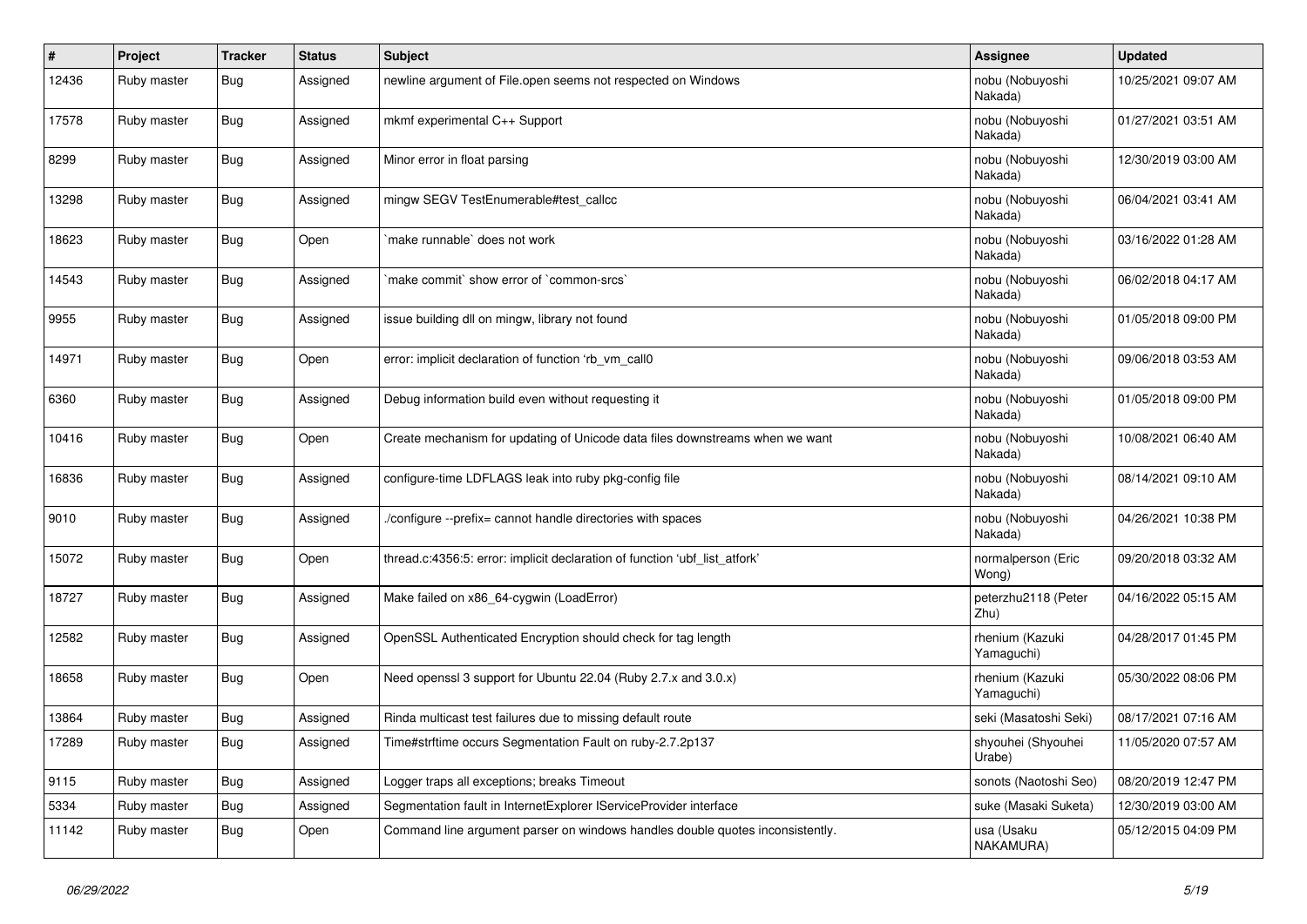| $\sharp$ | Project     | <b>Tracker</b> | <b>Status</b> | Subject                                                                                                        | <b>Assignee</b> | <b>Updated</b>      |
|----------|-------------|----------------|---------------|----------------------------------------------------------------------------------------------------------------|-----------------|---------------------|
| 18454    | Ruby master | Bug            | Open          | YJIT slowing down key Discourse benchmarks                                                                     |                 | 01/04/2022 08:45 AM |
| 18794    | Ruby master | Bug            | Open          | Windows ucrt - intermittent SEGV TestObjSpace#test_reachable_objects_during_iteration                          |                 | 05/20/2022 05:19 PM |
| 15247    | Ruby master | Bug            | Open          | Windows - TEMP folder, non 8.3 & drive, fails & errors in test-all (ruby & rdoc)                               |                 | 10/23/2018 05:02 PM |
| 13644    | Ruby master | Bug            | Open          | Windows - Setting Time.now                                                                                     |                 | 06/11/2017 03:43 AM |
| 18737    | Ruby master | Bug            | Open          | Windows 'require' is case independent                                                                          |                 | 04/22/2022 06:18 PM |
| 18359    | Ruby master | Bug            | Open          | [Windows MinGW] warning Please include winsock2.h before windows.h                                             |                 | 11/23/2021 05:07 PM |
| 18247    | Ruby master | Bug            | Open          | weird results for `Array#slice` or `Array#[]` with argument of type `Enumerator::ArithmeticSequence`           |                 | 03/30/2022 11:05 PM |
| 16959    | Ruby master | Bug            | Open          | Weakmap has specs and third-party usage despite being a private API                                            |                 | 06/13/2020 08:54 PM |
| 18795    | Ruby master | Bug            | Open          | Verbose GC debug output with -DRGENGC_DEBUG=5 causes a crash                                                   |                 | 06/08/2022 08:24 AM |
| 18740    | Ruby master | Bug            | Open          | Use of rightward assignment changes line number needed for line-targeted TracePoint                            |                 | 04/27/2022 09:56 AM |
| 18286    | Ruby master | Bug            | Open          | Universal arm64/x86_84 binary built on an x86_64 machine segfaults/is killed on arm64                          |                 | 05/26/2022 09:45 PM |
| 18510    | Ruby master | Bug            | Open          | Unexpected waiting for console when starting ruby on windows                                                   |                 | 01/23/2022 02:53 PM |
| 18013    | Ruby master | Bug            | Open          | Unexpected results when mxiing negated character classes and case-folding                                      |                 | 06/29/2021 12:05 PM |
| 14582    | Ruby master | Bug            | Open          | Unable to use `method_entry` and `method_return` tracing probes since 2.5                                      |                 | 06/18/2021 06:08 PM |
| 18444    | Ruby master | Bug            | Open          | Trapped TSTP causes a locking deadlock in 3.0.3 onward                                                         |                 | 05/26/2022 10:29 PM |
| 18269    | Ruby master | Bug            | Open          | trace_opt_not and trace_opt_regexpmatch2 insns are indistinguishable                                           |                 | 11/12/2021 07:44 AM |
| 18132    | Ruby master | Bug            | Open          | TODO: fix ccan/list thread safety                                                                              |                 | 01/02/2022 08:22 AM |
| 18144    | Ruby master | Bug            | Open          | Timeout not working while regular expression match is running                                                  |                 | 09/02/2021 07:08 AM |
| 15438    | Ruby master | Bug            | Open          | Threads can't switch faster than TIME_QUANTUM_(NSEC USEC MSEC)                                                 |                 | 03/25/2019 08:53 PM |
| 12689    | Ruby master | Bug            | Open          | Thread isolation of $\gamma$ and $\gamma$                                                                      |                 | 04/01/2021 08:51 PM |
| 8185     | Ruby master | Bug            | Open          | Thread/fork issue                                                                                              |                 | 12/30/2019 03:00 AM |
| 18797    | Ruby master | Bug            | Open          | Third argument to Regexp.new is a bit broken                                                                   |                 | 05/23/2022 10:11 AM |
| 18763    | Ruby master | Bug            | Open          | The configure option "--with-openssl-dir" has lower precedence than pkg-config                                 |                 | 05/11/2022 11:39 AM |
| 16920    | Ruby master | <b>Bug</b>     | Open          | TestThread#test signal at join fails on aarch64                                                                |                 | 12/07/2021 02:17 PM |
| 14761    | Ruby master | Bug            | Open          | TestThread#test_join_limits hangs up on Solaris 10 with gcc                                                    |                 | 05/16/2018 05:23 AM |
| 16493    | Ruby master | Bug            | Open          | TestThreadQueue#test_thr_kill is flaky on AArch64                                                              |                 | 01/09/2020 09:39 AM |
| 16265    | Ruby master | Bug            | Open          | Test (spec) failure using current MSYS2 tools, related to -fstack-protector and possibly<br>D_FORTIFY_SOURCE=2 |                 | 12/03/2019 03:09 PM |
| 18073    | Ruby master | <b>Bug</b>     | Open          | test/ruby/test_jit.rb: "error: invalid use of '__builtin_va_arg_pack ()" on Ruby 2.7.4 on gcc 4.8.5            |                 | 12/03/2021 03:04 PM |
| 18393    | Ruby master | Bug            | Open          | TestReadline#test_interrupt_in_other_thread fails on armv7hl                                                   |                 | 12/07/2021 02:03 PM |
| 4173     | Ruby master | <b>Bug</b>     | Open          | TestProcess#test wait and sigchild DDDDDDDD                                                                    |                 | 03/15/2018 08:29 AM |
| 12500    | Ruby master | Bug            | Open          | TestProcess#test aspawn too long path fails on mips with "argument too big"                                    |                 | 12/29/2019 10:38 AM |
| 17999    | Ruby master | <b>Bug</b>     | Open          | TestMethod#test_zsuper intermittent timeout error on raspbian10-aarch64 CI                                     |                 | 06/18/2021 01:33 AM |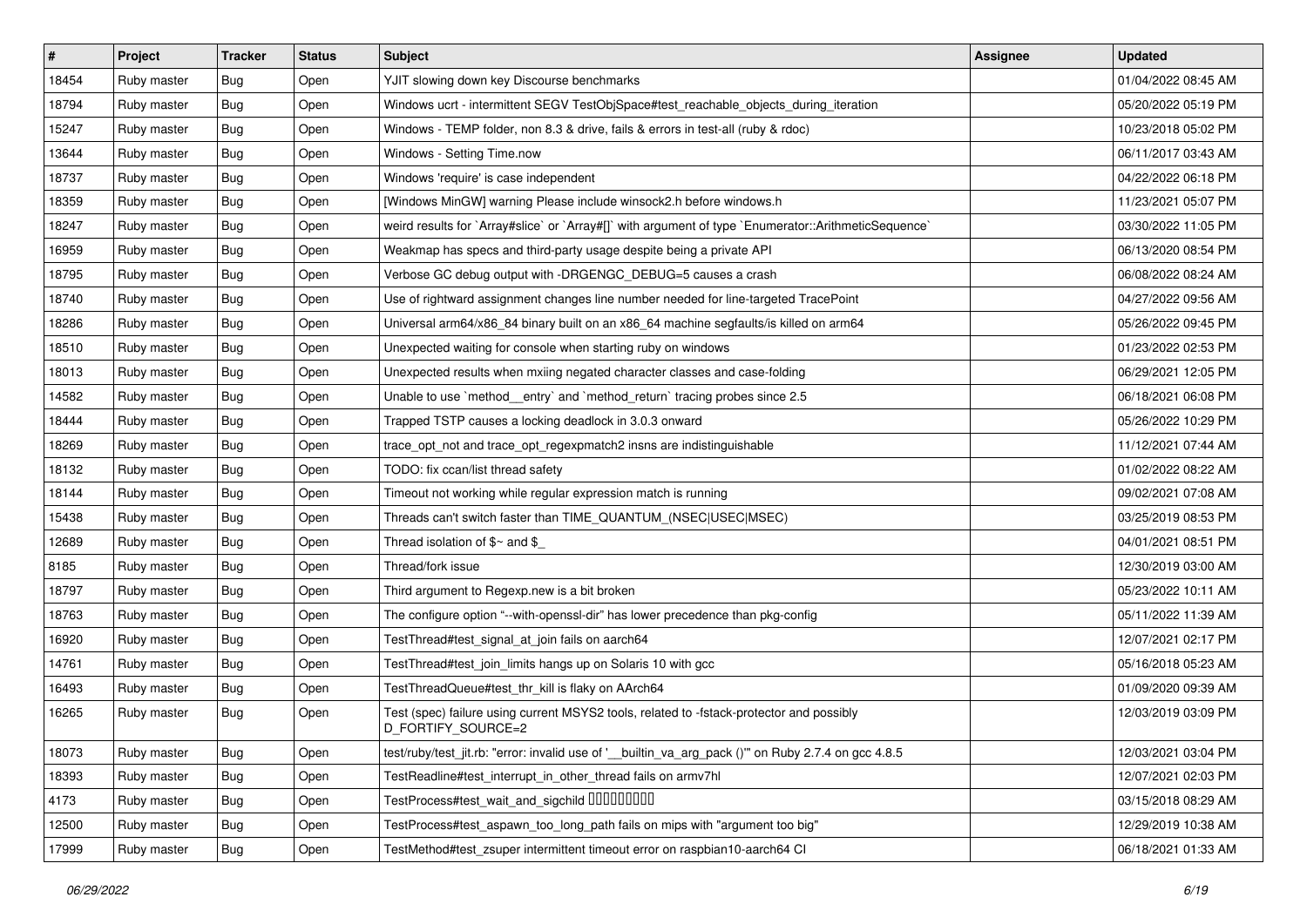| #     | Project     | <b>Tracker</b> | <b>Status</b> | Subject                                                                                                                                               | <b>Assignee</b> | <b>Updated</b>      |
|-------|-------------|----------------|---------------|-------------------------------------------------------------------------------------------------------------------------------------------------------|-----------------|---------------------|
| 14064 | Ruby master | Bug            | Open          | test-all with and without -j - incorrect assertions and missing test methods                                                                          |                 | 11/03/2017 10:54 PM |
| 18380 | Ruby master | Bug            | Open          | TestAddressResolve#test_socket_getnameinfo_domain_blocking test failures                                                                              |                 | 12/21/2021 04:22 PM |
| 17680 | Ruby master | Bug            | Open          | tab completion no longer works on irb3.0                                                                                                              |                 | 03/13/2021 08:06 AM |
| 14681 | Ruby master | Bug            | Open          | 'syswrite': stream closed in another thread (IOError)                                                                                                 |                 | 04/22/2018 12:12 AM |
| 18080 | Ruby master | Bug            | Open          | Syntax error on one-line pattern matching                                                                                                             |                 | 08/18/2021 12:38 AM |
| 18826 | Ruby master | Bug            | Open          | Symbol#to_proc inconsistent, sometimes calls private methods                                                                                          |                 | 06/16/2022 07:27 AM |
| 16927 | Ruby master | Bug            | Open          | String#tr won't return the expected result for some sign with diacritics                                                                              |                 | 06/01/2020 05:24 AM |
| 16158 | Ruby master | Bug            | Open          | "st" Character Sequence In Regex Look-Behind Causes Illegal Pattern Error When Combined With<br>POSIX Bracket Expressions And Case Insensitivity Flag |                 | 09/17/2019 09:37 AM |
| 17926 | Ruby master | Bug            | Open          | spec/ruby/core/file/atime_spec.rb: a random failing test on Travis ppc64le                                                                            |                 | 06/02/2021 04:35 PM |
| 18759 | Ruby master | Bug            | Open          | snapshot-ruby_2_7: test failure on macos-12                                                                                                           |                 | 04/28/2022 12:18 AM |
| 14474 | Ruby master | Bug            | Open          | skip "TestException#test_thread_signal_location" as known bug                                                                                         |                 | 12/10/2018 07:09 AM |
| 11064 | Ruby master | Bug            | Open          | #singleton_methods for objects with special singleton_class returns an empty array                                                                    |                 | 01/31/2022 05:02 AM |
| 11230 | Ruby master | Bug            | Open          | Should rb_struct_s_members() be public API?                                                                                                           |                 | 04/17/2021 05:06 PM |
| 18186 | Ruby master | Bug            | Open          | SEGV with system command - MinGW?                                                                                                                     |                 | 09/22/2021 03:20 PM |
| 14049 | Ruby master | Bug            | Open          | SEGV svn 60401 require relative                                                                                                                       |                 | 10/26/2017 05:25 PM |
| 16288 | Ruby master | Bug            | Open          | Segmentation fault with finalizers, threads                                                                                                           |                 | 12/19/2019 07:46 PM |
| 18412 | Ruby master | Bug            | Open          | Segfault in test_ractor.rb                                                                                                                            |                 | 12/17/2021 04:23 AM |
| 18413 | Ruby master | Bug            | Open          | Segfault in `ripper/lexer.rb`                                                                                                                         |                 | 12/17/2021 04:49 PM |
| 17799 | Ruby master | Bug            | Open          | Seg fault in rb_class_clear_method_cache                                                                                                              |                 | 12/09/2021 05:39 AM |
| 13571 | Ruby master | Bug            | Open          | Script arguments, encoding, windows / MinGW                                                                                                           |                 | 11/12/2017 10:53 PM |
| 18842 | Ruby master | Bug            | Open          | Ruby's Resolv library does not handle correctly the `NODATA` case                                                                                     |                 | 06/19/2022 05:39 PM |
| 16810 | Ruby master | Bug            | Open          | ruby segfaults on s390x with musl libc                                                                                                                |                 | 03/05/2021 01:38 AM |
| 16905 | Ruby master | Bug            | Open          | Ruby required to build Ruby on Haiku?                                                                                                                 |                 | 05/24/2020 08:08 AM |
| 18733 | Ruby master | Bug            | Open          | Ruby GC problems cause performance issue with Ractor                                                                                                  |                 | 04/15/2022 09:13 AM |
| 18758 | Ruby master | Bug            | Open          | Ruby fails to build on M1 Mac when x86 Homebrew is installed                                                                                          |                 | 04/28/2022 03:19 PM |
| 17142 | Ruby master | Bug            | Open          | Ruby fails to build in AIX                                                                                                                            |                 | 03/20/2021 07:08 AM |
| 14422 | Ruby master | <b>Bug</b>     | Open          | Ruby configuration options should not be reused for gem builds                                                                                        |                 | 03/05/2018 03:32 PM |
| 10436 | Ruby master | <b>Bug</b>     | Open          | ruby -c and ripper inconsistency: m(&nil) {}                                                                                                          |                 | 08/27/2019 12:08 AM |
| 18281 | Ruby master | <b>Bug</b>     | Open          | Ruby 3.1.0: gem uninstall -alx fails to uninstall debug                                                                                               |                 | 06/16/2022 01:08 AM |
| 17373 | Ruby master | <b>Bug</b>     | Open          | Ruby 3.0 is slower at Discourse bench than Ruby 2.7                                                                                                   |                 | 01/04/2021 06:47 AM |
| 18457 | Ruby master | Bug            | Open          | ruby 2.7.5 fiddle/types.rb use uint32_t but fiddle/cparser.rb lacks uint32_t                                                                          |                 | 01/03/2022 01:00 PM |
| 14418 | Ruby master | <b>Bug</b>     | Open          | ruby 2.5 slow regexp execution                                                                                                                        |                 | 12/29/2019 10:34 AM |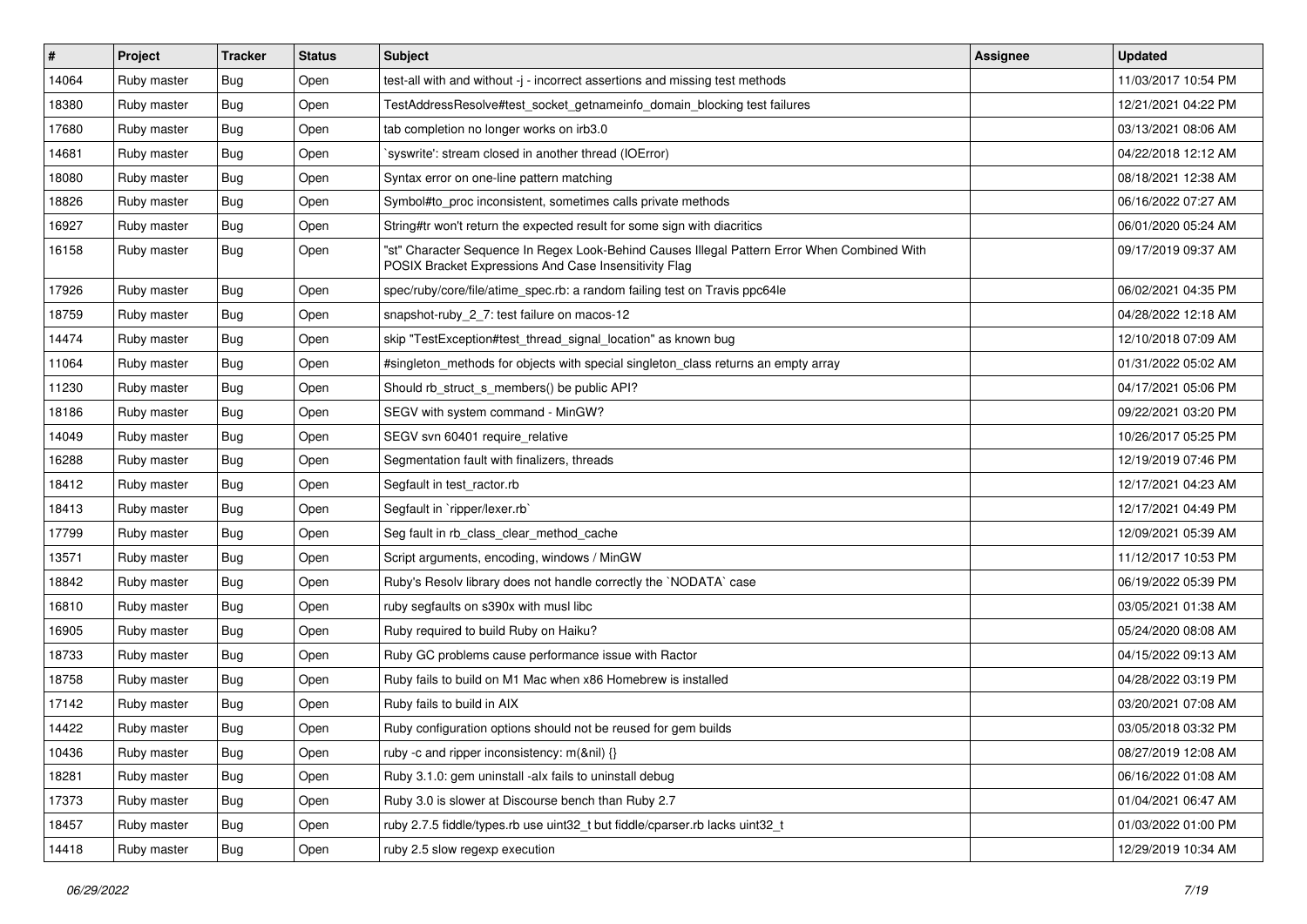| $\vert$ # | Project     | <b>Tracker</b> | <b>Status</b> | <b>Subject</b>                                                                                                        | <b>Assignee</b> | <b>Updated</b>      |
|-----------|-------------|----------------|---------------|-----------------------------------------------------------------------------------------------------------------------|-----------------|---------------------|
| 14387     | Ruby master | <b>Bug</b>     | Open          | Ruby 2.5 <sup>D</sup> Alpine Linux 000000000000 SystemStackError 00000                                                |                 | 04/21/2020 03:13 PM |
| 17037     | Ruby master | <b>Bug</b>     | Open          | rounding of Rational#to_f                                                                                             |                 | 08/26/2020 03:54 AM |
| 15993     | Ruby master | <b>Bug</b>     | Open          | 'require' doesn't work if there are Cyrillic chars in the path to Ruby dir                                            |                 | 07/09/2021 04:08 PM |
| 18608     | Ruby master | <b>Bug</b>     | Open          | 'require': cannot load such file -- ripper (LoadError) after 'make distclean'                                         |                 | 05/27/2022 04:10 AM |
| 18751     | Ruby master | <b>Bug</b>     | Open          | Regression on master for Method#== when comparing public with private method                                          |                 | 05/18/2022 01:27 AM |
| 18009     | Ruby master | <b>Bug</b>     | Open          | Regexps \w and \W with /i option and /u option produce inconsistent results under nested negation and<br>intersection |                 | 06/28/2021 09:09 AM |
| 18686     | Ruby master | <b>Bug</b>     | Open          | Regexp supporting unexpected age properties in Ruby < 3.2                                                             |                 | 04/08/2022 06:52 PM |
| 16145     | Ruby master | <b>Bug</b>     | Open          | regexp match error if mixing /i, character classes, and utf8                                                          |                 | 09/06/2019 05:52 AM |
| 14364     | Ruby master | <b>Bug</b>     | Open          | Regexp last match variable in procs                                                                                   |                 | 09/14/2018 05:28 AM |
| 14838     | Ruby master | <b>Bug</b>     | Open          | RegexpError with double "s" in look-behind assertion in case-insensitive unicode regexp                               |                 | 06/09/2018 04:04 PM |
| 14083     | Ruby master | <b>Bug</b>     | Open          | Refinement in block calling incorrect method                                                                          |                 | 11/05/2017 07:36 PM |
| 18799     | Ruby master | <b>Bug</b>     | Open          | Refinement#import_methods vs attr_reader                                                                              |                 | 05/25/2022 06:50 AM |
| 15428     | Ruby master | <b>Bug</b>     | Open          | Refactor Proc#>> and #<<                                                                                              |                 | 08/20/2021 06:31 PM |
| 18456     | Ruby master | <b>Bug</b>     | Open          | rdoc non-determinism: module includes can be added once or twice to generated .ri                                     |                 | 01/01/2022 11:16 PM |
| 18472     | Ruby master | <b>Bug</b>     | Open          | rb_w32_map_errno is not found on Ruby-3.1.0                                                                           |                 | 01/13/2022 09:59 AM |
| 18492     | Ruby master | <b>Bug</b>     | Open          | 'rb_rescue2' inside 'rb_protect' segfaults on Windows                                                                 |                 | 01/14/2022 03:17 PM |
| 18257     | Ruby master | Bug            | Open          | rb_mRubyVMFrozenCore is broken by GC run                                                                              |                 | 02/10/2022 12:36 PM |
| 18473     | Ruby master | <b>Bug</b>     | Open          | Raw data in Socket:: Option#inspect on Amazon Linux 2                                                                 |                 | 01/11/2022 02:13 PM |
| 18580     | Ruby master | <b>Bug</b>     | Open          | Range#include? inconsistency for beginless String ranges                                                              |                 | 03/09/2022 10:22 PM |
| 18760     | Ruby master | <b>Bug</b>     | Open          | Ractors vs "skynet" microbenchmark                                                                                    |                 | 05/02/2022 11:36 PM |
| 18816     | Ruby master | <b>Bug</b>     | Open          | Ractor segfaulting MacOS 12.4 (aarch64 / M1 processor)                                                                |                 | 06/13/2022 01:46 PM |
| 17506     | Ruby master | <b>Bug</b>     | Open          | Ractor isolation broken by ThreadGroup                                                                                |                 | 01/03/2021 08:05 PM |
| 18129     | Ruby master | <b>Bug</b>     | Open          | Ractor-incompatible global variables can be accessed through alias                                                    |                 | 08/23/2021 10:08 PM |
| 17180     | Ruby master | <b>Bug</b>     | Open          | Ractor and constant referencing                                                                                       |                 | 09/20/2020 05:43 PM |
| 18782     | Ruby master | <b>Bug</b>     | Open          | Race conditions in autoload when loading the same feature with multiple threads.                                      |                 | 05/18/2022 09:22 PM |
| 17146     | Ruby master | <b>Bug</b>     | Open          | Queue operations are allowed after it is frozen                                                                       |                 | 10/20/2021 08:32 PM |
| 17774     | Ruby master | <b>Bug</b>     | Open          | Quantified empty group causes regex to fail                                                                           |                 | 10/13/2021 04:43 PM |
| 17925     | Ruby master | <b>Bug</b>     | Open          | Pattern matching syntax using semicolon one-line                                                                      |                 | 06/04/2021 03:08 PM |
| 15310     | Ruby master | <b>Bug</b>     | Open          | [PATCH] thread_pthread.c: close race from UBF_TIMER and non-GVL-releasing thread                                      |                 | 11/20/2018 12:50 AM |
| 15386     | Ruby master | <b>Bug</b>     | Open          | [PATCH] io.c (rb_io_check_char_readable): do not io_fflush buffered sockets                                           |                 | 12/06/2018 11:38 AM |
| 18883     | Ruby master | <b>Bug</b>     | Open          | parse.y: trailing comma cannot coexist with star                                                                      |                 | 06/28/2022 07:25 AM |
| 18878     | Ruby master | <b>Bug</b>     | Open          | parse.y: Foo::Bar {} is inconsistently rejected                                                                       |                 | 06/28/2022 03:38 AM |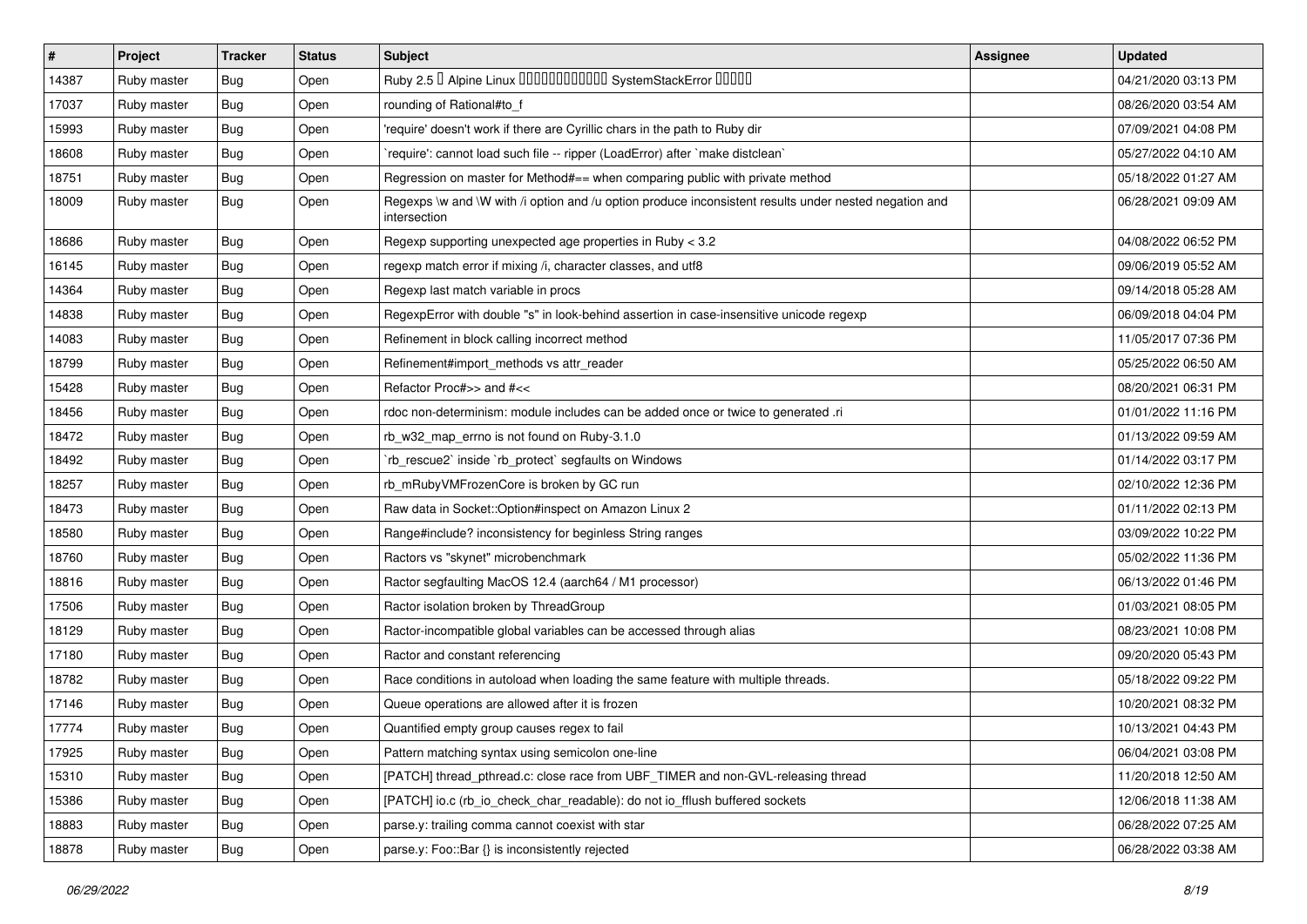| #     | Project     | <b>Tracker</b> | <b>Status</b> | Subject                                                                                                           | <b>Assignee</b> | <b>Updated</b>      |
|-------|-------------|----------------|---------------|-------------------------------------------------------------------------------------------------------------------|-----------------|---------------------|
| 18877 | Ruby master | Bug            | Open          | parse.y: escaped space inconsistently allowed after assignment                                                    |                 | 06/26/2022 12:57 PM |
| 18731 | Ruby master | Bug            | Open          | Parallel test-all sometimes does not run at all some tests                                                        |                 | 04/23/2022 12:58 PM |
| 18783 | Ruby master | Bug            | Open          | OptionParser should recognize "-" as an optional argument                                                         |                 | 05/19/2022 12:15 AM |
| 11582 | Ruby master | Bug            | Open          | On Solaris, Rational#** returns -Infinity for Rational(0) when passed a negative Float                            |                 | 10/13/2015 03:12 AM |
| 18837 | Ruby master | Bug            | Open          | Not possible to evaluate expression with numbered parameters in it                                                |                 | 06/17/2022 12:48 PM |
| 18518 | Ruby master | Bug            | Open          | NoMemoryError + [FATAL] failed to allocate memory for twice 1 << large                                            |                 | 01/28/2022 01:40 PM |
| 18661 | Ruby master | Bug            | Open          | Net::HTTP behavior changed between 2.6 and 3.1 on windows.                                                        |                 | 03/25/2022 01:57 PM |
| 17354 | Ruby master | Bug            | Open          | Module#const_source_location is misleading for constants awaiting autoload                                        |                 | 03/26/2021 05:56 PM |
| 9760  | Ruby master | Bug            | Open          | mkmf does not allow for linking against custom libraries when a system library is present                         |                 | 05/24/2016 08:11 AM |
| 15599 | Ruby master | Bug            | Open          | Mixing autoload and require causes deadlock and incomplete definition.                                            |                 | 02/12/2019 01:40 PM |
| 14480 | Ruby master | Bug            | Open          | miniruby crashing when compiled with -O2 or -O1 on aarch64                                                        |                 | 02/23/2021 10:35 AM |
| 13542 | Ruby master | Bug            | Open          | MinGW trunk Builds - Summary of Issues                                                                            |                 | 05/19/2017 07:04 PM |
| 13485 | Ruby master | Bug            | Open          | MinGW TestEnumerable#test_callcc SEGV info                                                                        |                 | 04/19/2017 04:17 PM |
| 13500 | Ruby master | Bug            | Open          | MinGW TestArity#test_proc_err_mess stops testing                                                                  |                 | 04/26/2017 03:27 PM |
| 14957 | Ruby master | Bug            | Open          | MinGW, gcc 8.2.0, bootstraptest test_thread.rb - failure ?                                                        |                 | 08/03/2018 02:46 PM |
| 14906 | Ruby master | Bug            | Open          | MinGW failure - TestIO#test_copy_stream_no_busy_wait                                                              |                 | 07/12/2018 03:52 AM |
| 18789 | Ruby master | Bug            | Open          | make test-bundled-gems failed after make install                                                                  |                 | 05/18/2022 01:01 AM |
| 17792 | Ruby master | Bug            | Open          | make notes and make test fail with Ruby3.0.1p64 RaspberryPI 4B Ubuntu 20.10 ARM64                                 |                 | 05/23/2021 08:23 PM |
| 14826 | Ruby master | Bug            | Open          | make: *** [.ext/include/sparc-solaris2.10/rb_mjit_min_header-2.6.0.h] Error 1 on Solaris 10 with very old<br>gcc3 |                 | 06/05/2018 02:02 PM |
| 18506 | Ruby master | Bug            | Open          | make and make install rebuild items every time unnecessarily - sometimes causing races in parallel<br>installs    |                 | 01/21/2022 01:46 PM |
| 18133 | Ruby master | Bug            | Assigned      | LTO: TestGCCompact#test_ast_compacts segfaults on i686                                                            |                 | 04/23/2022 04:19 PM |
| 16820 | Ruby master | Bug            | Open          | LEGAL is out of sync                                                                                              |                 | 08/19/2020 11:08 AM |
| 9435  | Ruby master | Bug            | Open          | Kernel.system problem                                                                                             |                 | 12/30/2019 03:00 AM |
| 17817 | Ruby master | Bug            | Open          | --jit outputs ./tmp/_ruby_mjit_*.h: No such file or directory on with TMP                                         |                 | 04/22/2021 11:57 AM |
| 18657 | Ruby master | Bug            | Open          | IRB raises exception when stdout is a pipe                                                                        |                 | 06/08/2022 03:34 PM |
| 18738 | Ruby master | <b>Bug</b>     | Open          | IRB can't recognize heredoc after words                                                                           |                 | 04/18/2022 12:00 AM |
| 18880 | Ruby master | Bug            | Open          | IO#sysread on Windows does not validate arguments                                                                 |                 | 06/26/2022 04:26 PM |
| 15367 | Ruby master | Bug            | Open          | IO.select is not resumed when io-object gets closed                                                               |                 | 12/03/2018 10:22 AM |
| 16997 | Ruby master | <b>Bug</b>     | Open          | IO#gets converts some \r\n to \n with universal_newline: false                                                    |                 | 08/26/2020 05:20 PM |
| 18767 | Ruby master | <b>Bug</b>     | Open          | IO.foreach hangs up when passes limit=0                                                                           |                 | 06/18/2022 02:56 AM |
| 18255 | Ruby master | <b>Bug</b>     | Open          | ioctl zeroes the last buffer byte                                                                                 |                 | 10/25/2021 08:13 AM |
| 12280 | Ruby master | <b>Bug</b>     | Open          | IO.copy_stream(IO, IO) fails with "pread() not implemented"                                                       |                 | 04/28/2016 05:51 AM |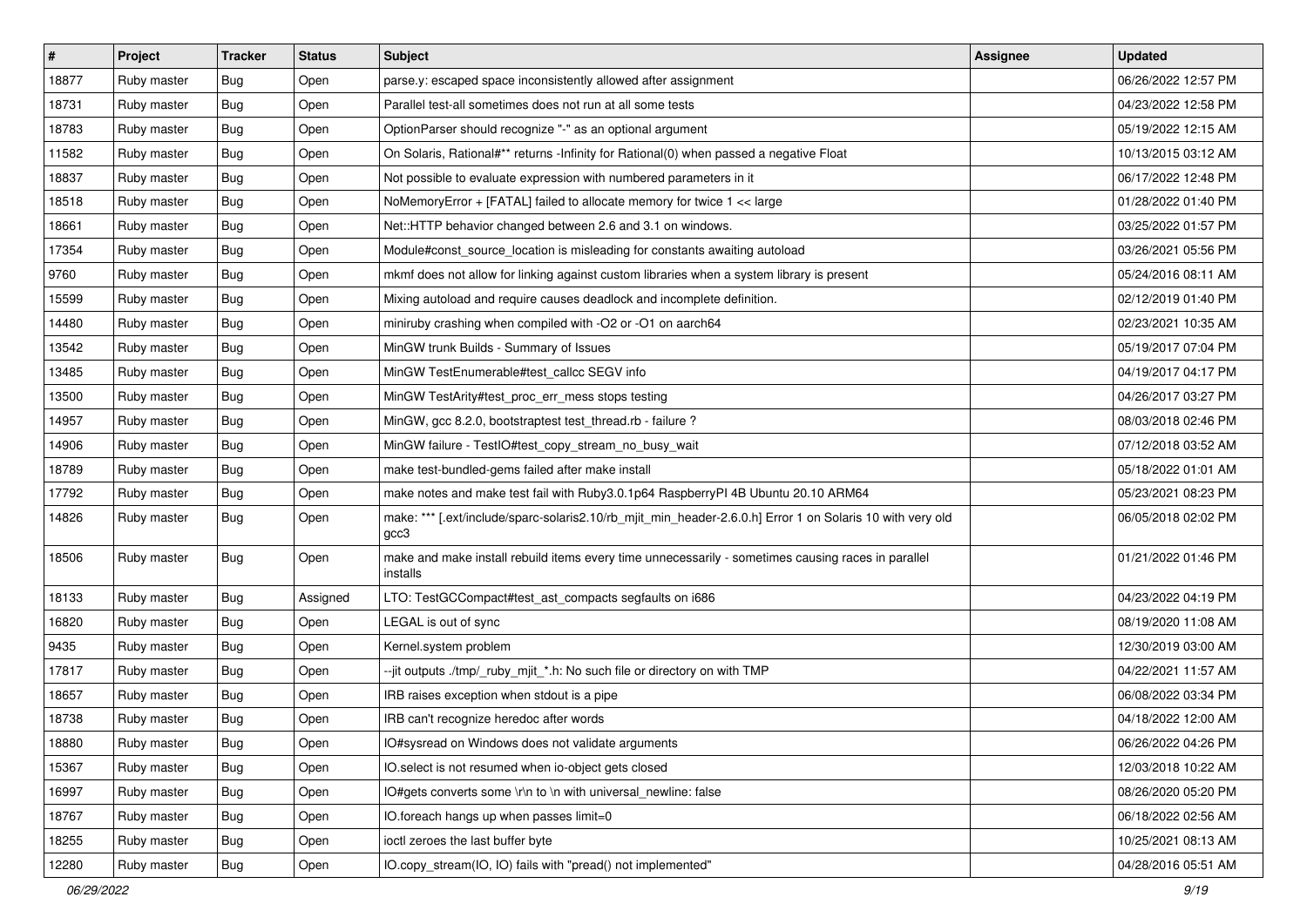| #     | Project     | <b>Tracker</b> | <b>Status</b> | <b>Subject</b>                                                                                                     | Assignee | <b>Updated</b>      |
|-------|-------------|----------------|---------------|--------------------------------------------------------------------------------------------------------------------|----------|---------------------|
| 18455 | Ruby master | Bug            | Open          | IO#close` has poor performance and difficult to understand semantics.                                              |          | 04/04/2022 02:02 AM |
| 18805 | Ruby master | Bug            | Open          | IO::Buffer is inconsistent when returning a string from an empty buffer                                            |          | 05/25/2022 12:45 PM |
| 18804 | Ruby master | Bug            | Open          | Invalid line number for putnil instruction                                                                         |          | 05/25/2022 09:22 AM |
| 18507 | Ruby master | Bug            | Open          | Incorrect target_os detection in configure script                                                                  |          | 01/25/2022 08:57 AM |
| 18780 | Ruby master | Bug            | Open          | Incorrect binding receiver for C API rb_eval_string()                                                              |          | 06/15/2022 12:14 AM |
| 17990 | Ruby master | Bug            | Open          | Inconsistent behavior of Regexp quantifiers over characters with complex case foldings                             |          | 06/15/2021 11:59 AM |
| 18770 | Ruby master | Bug            | Open          | Inconsistent behavior of IO/StringIO's each methods when called with nil as a separator, limit and chomp:<br>true  |          | 06/06/2022 05:38 PM |
| 18768 | Ruby master | Bug            | Open          | Inconsistent behavior of IO, StringIO and String each_line methods when return paragraph and chomp:<br>true passed |          | 06/10/2022 03:46 PM |
| 18796 | Ruby master | Bug            | Open          | GC compaction gets stuck on Mac OS when a debugger is attached                                                     |          | 06/08/2022 08:25 AM |
| 15423 | Ruby master | Bug            | Open          | fork leapfrog leaks memory on FreeBSD 11.2                                                                         |          | 12/16/2018 02:28 PM |
| 18152 | Ruby master | Bug            | Open          | Fix theoretical bug with signals + qsort                                                                           |          | 09/08/2021 03:38 PM |
| 13151 | Ruby master | Bug            | Open          | File writable? doesn't report correctly if a directory is writable on Windows.                                     |          | 01/23/2017 05:46 PM |
| 18784 | Ruby master | Bug            | Open          | `FileUtils.rm_f` and `FileUtils.rm_rf` should not mask exceptions                                                  |          | 05/16/2022 09:04 AM |
| 17263 | Ruby master | Bug            | Open          | Fiber context switch degrades with number of fibers, limit on number of fibers                                     |          | 01/31/2022 02:47 PM |
| 18605 | Ruby master | Bug            | Open          | Fails to run on (newer) 32bit Windows with ucrt                                                                    |          | 04/01/2022 07:52 AM |
| 17159 | Ruby master | Bug            | Open          | extend `define method` for Ractor                                                                                  |          | 10/29/2020 04:06 PM |
| 18061 | Ruby master | Bug            | Open          | Execshield test: libruby.so.N.N.N: FAIL: property-note test because no .note.gnu.property section found            |          | 06/22/2022 07:58 AM |
| 16829 | Ruby master | Bug            | Open          | Exceptions raised from within an enumerated method lose part of their stacktrace                                   |          | 05/20/2022 07:25 PM |
| 18616 | Ruby master | Bug            | Open          | Error with clang(1) on MacOS due to __declspec()                                                                   |          | 03/09/2022 10:50 AM |
| 18743 | Ruby master | Bug            | Open          | Enumerator#next / peek re-use each others stacktraces                                                              |          | 04/19/2022 02:42 PM |
| 18338 | Ruby master | Bug            | Open          | Encoding.default_external = Encoding::UTF_16BE may add a wrongly-encoded string to<br>\$LOADED_FEATURES            |          | 11/15/2021 07:32 AM |
| 17337 | Ruby master | Bug            | Open          | Don't embed Ruby build-time configuration in Ruby                                                                  |          | 12/21/2020 04:17 PM |
| 18887 | Ruby master | Bug            | Open          | documentation for protected methods                                                                                |          | 06/29/2022 08:08 AM |
| 17722 | Ruby master | Bug            | Open          | define_method with shareable results in "defined in a different Ractor"                                            |          | 08/24/2021 12:03 PM |
| 15598 | Ruby master | Bug            | Open          | Deadlock on mutual reference of autoloaded constants                                                               |          | 03/20/2019 10:58 AM |
| 11177 | Ruby master | Bug            | Open          | DATADEOF00000000                                                                                                   |          | 05/25/2015 03:49 AM |
| 11183 | Ruby master | <b>Bug</b>     | Open          |                                                                                                                    |          | 05/26/2015 08:32 AM |
| 18678 | Ruby master | Bug            | Open          | Crash on Mac - vm_call0_cfunc_with_frame                                                                           |          | 05/26/2022 05:40 PM |
| 18622 | Ruby master | <b>Bug</b>     | Open          | const_get still looks in Object, while lexical constant lookup no longer does                                      |          | 04/22/2022 11:26 AM |
| 18429 | Ruby master | Bug            | Open          | Configure ruby-3.0.3 on Solaris 10 Unknown keyword 'URL' in './ruby.tmp.pc'                                        |          | 01/18/2022 09:15 PM |
| 17931 | Ruby master | <b>Bug</b>     | Open          | Compile fails setup option nodynamic                                                                               |          | 07/07/2021 08:51 AM |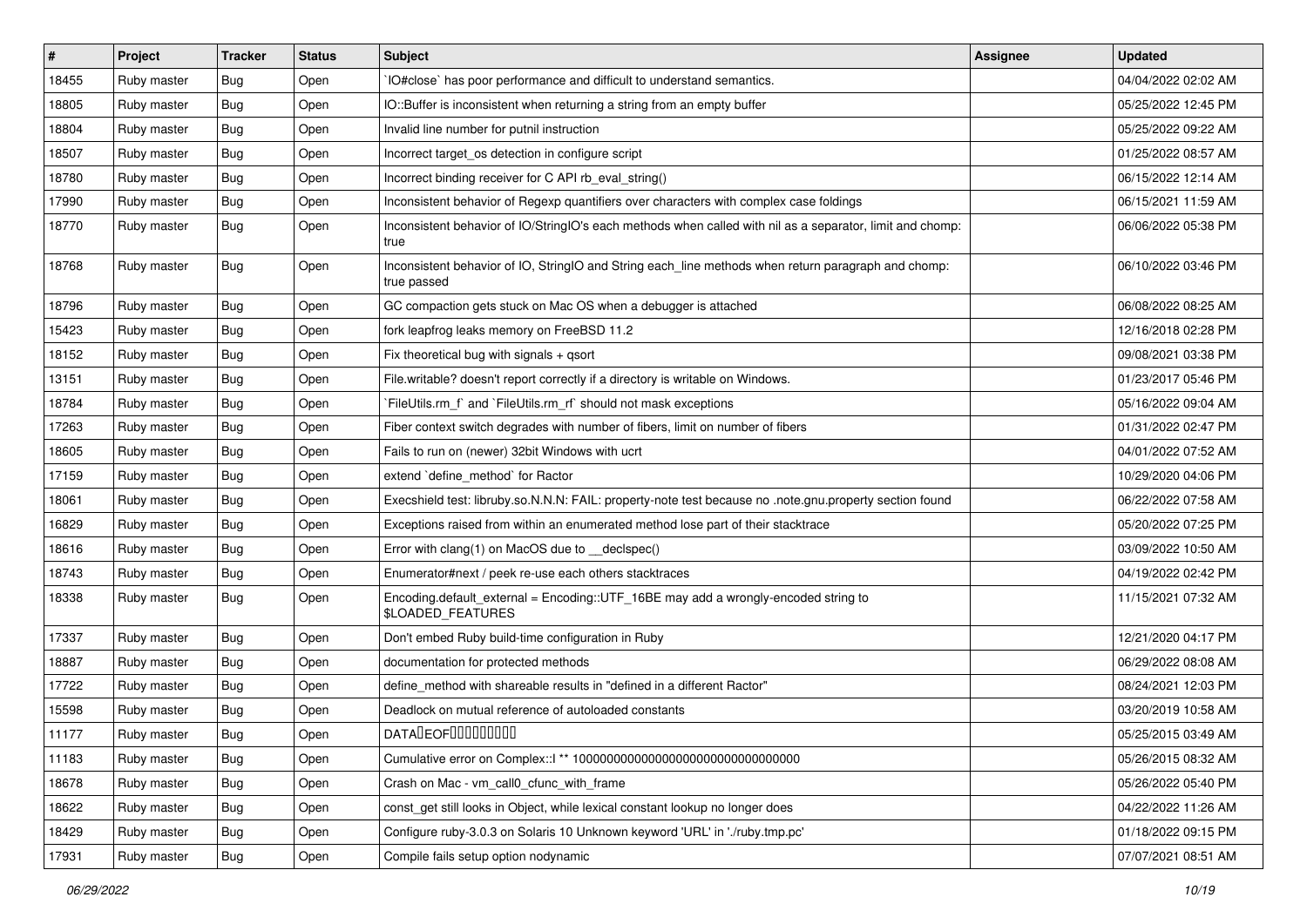| $\sharp$ | Project     | <b>Tracker</b> | <b>Status</b> | Subject                                                                                                                    | <b>Assignee</b>    | <b>Updated</b>      |
|----------|-------------|----------------|---------------|----------------------------------------------------------------------------------------------------------------------------|--------------------|---------------------|
| 18379    | Ruby master | Bug            | Open          | [CI] Windows mingw/ucrt - test-all timeout failures                                                                        |                    | 12/02/2021 02:23 AM |
| 17646    | Ruby master | Bug            | Open          | Check for `_builtin_mul_overflow` with `long long` arguments                                                               |                    | 02/19/2021 06:19 PM |
| 18010    | Ruby master | Bug            | Open          | Character class with single character gets case-folded with following string                                               |                    | 06/28/2021 09:30 AM |
| 17989    | Ruby master | Bug            | Open          | Case insensitive Regexps do not handle characters with overlapping case foldings                                           |                    | 06/15/2021 11:43 AM |
| 18012    | Ruby master | Bug            | Open          | Case-insensitive character classes can only match multiple code points when top-level character class is<br>not negated    |                    | 06/29/2021 08:35 AM |
| 18476    | Ruby master | Bug            | Open          | Call to require stuck forever after receiving EAGAIN on writev when running with zeus                                      |                    | 02/28/2022 02:55 PM |
| 18435    | Ruby master | Bug            | Open          | Calling `protected` on ancestor method changes result of `instance_methods(false)`                                         |                    | 06/09/2022 10:23 AM |
| 9189     | Ruby master | Bug            | Assigned      | Build failure on Windows in case of nonascii TEMP environment.                                                             |                    | 01/05/2018 09:00 PM |
| 18674    | Ruby master | Bug            | Open          | Build failure `make up` with WSL2                                                                                          |                    | 04/01/2022 08:51 AM |
| 12179    | Ruby master | Bug            | Open          | Build failure due to VPATH expansion                                                                                       |                    | 04/14/2016 01:55 AM |
| 18764    | Ruby master | Bug            | Open          | Build Error when Using msys2-mingw64 and Ruby 3.2                                                                          |                    | 05/10/2022 06:48 AM |
| 17878    | Ruby master | Bug            | Open          | bootstraptest/test_ractor.rb:224 a random failing test with "The outgoing-port is already closed<br>(Ractor::ClosedError)" |                    | 09/13/2021 01:10 PM |
| 13164    | Ruby master | Bug            | Open          | A second `SystemStackError` exception results in `Segmentation fault (core dumped)`                                        |                    | 04/14/2017 01:05 PM |
| 18396    | Ruby master | Bug            | Open          | An unexpected "hash value omission" syntax error when without parentheses call expr follows                                |                    | 03/29/2022 09:58 PM |
| 11514    | Ruby master | Bug            | Open          | AIX6.1 - Ruby 2.2.3 - Segmentation fault in :byteslice                                                                     |                    | 09/18/2015 07:39 AM |
| 18131    | Ruby master | Bug            | Open          | addr2line.c: Some inlined functions mistakenly shown                                                                       |                    | 08/24/2021 07:59 PM |
| 17383    | Ruby master | Bug            | Open          | 3.0 recursion memory speed issues                                                                                          |                    | 12/09/2020 05:41 PM |
| 1644     | Ruby master | Feature        | Assigned      | recv on inherited socket wrapped in TCPSocket does not read data, on Windows                                               | cruby-windows      | 12/10/2020 08:45 AM |
| 12656    | Ruby master | Feature        | Assigned      | Expand short paths with File.expand_path                                                                                   | cruby-windows      | 01/31/2018 02:31 PM |
| 8083     | Ruby master | Feature        | Assigned      | Exit status is limited to one-byte values which is invalid for Windows                                                     | cruby-windows      | 03/14/2013 08:26 PM |
| 13047    | Ruby master | Feature        | Assigned      | Use String literal instead of `String#+` for multiline pretty-printing of multiline strings                                | akr (Akira Tanaka) | 02/22/2017 07:09 AM |
| 14922    | Ruby master | Feature        | Assigned      | Resolv getaddresses ignores AAAA records for IPv6                                                                          | akr (Akira Tanaka) | 11/13/2020 04:01 AM |
| 10637    | Ruby master | Feature        | Assigned      | Puppet orchestration on vagrant fails with Error: Non-HTTP proxy URI                                                       | akr (Akira Tanaka) | 09/23/2020 10:23 PM |
| 7412     | Ruby master | Feature        | Assigned      | Pathname#relative_path_from does not support mixed directory separators on windows                                         | akr (Akira Tanaka) | 01/05/2018 09:00 PM |
| 10459    | Ruby master | Feature        | Assigned      | [PATCH] rfc3339 method for Time                                                                                            | akr (Akira Tanaka) | 05/21/2015 08:14 AM |
| 13385    | Ruby master | Feature        | Open          | [PATCH] Make Resolv::DNS::Name validation similar to host and dig commands                                                 | akr (Akira Tanaka) | 06/16/2017 08:04 AM |
| 11322    | Ruby master | Feature        | Assigned      | OpenUri: RuntimeError: HTTP redirection loop                                                                               | akr (Akira Tanaka) | 11/13/2020 03:52 AM |
| 17173    | Ruby master | Feature        | Open          | open-uri I ciphers IIIIIII                                                                                                 | akr (Akira Tanaka) | 09/25/2020 09:17 AM |
| 10129    | Ruby master | Feature        | Assigned      | More descriptive error message for failed net/http requests                                                                | akr (Akira Tanaka) | 01/05/2018 09:01 PM |
| 17473    | Ruby master | Feature        | Open          | Make Pathname to embedded class of Ruby                                                                                    | akr (Akira Tanaka) | 01/07/2022 09:25 AM |
| 16985    | Ruby master | Feature        | Open          | Improve `pp` for `Hash` and `String`                                                                                       | akr (Akira Tanaka) | 06/26/2020 09:51 AM |
| 12497    | Ruby master | Feature        | Assigned      | GMP version of divmod may be slower                                                                                        | akr (Akira Tanaka) | 08/10/2016 03:11 AM |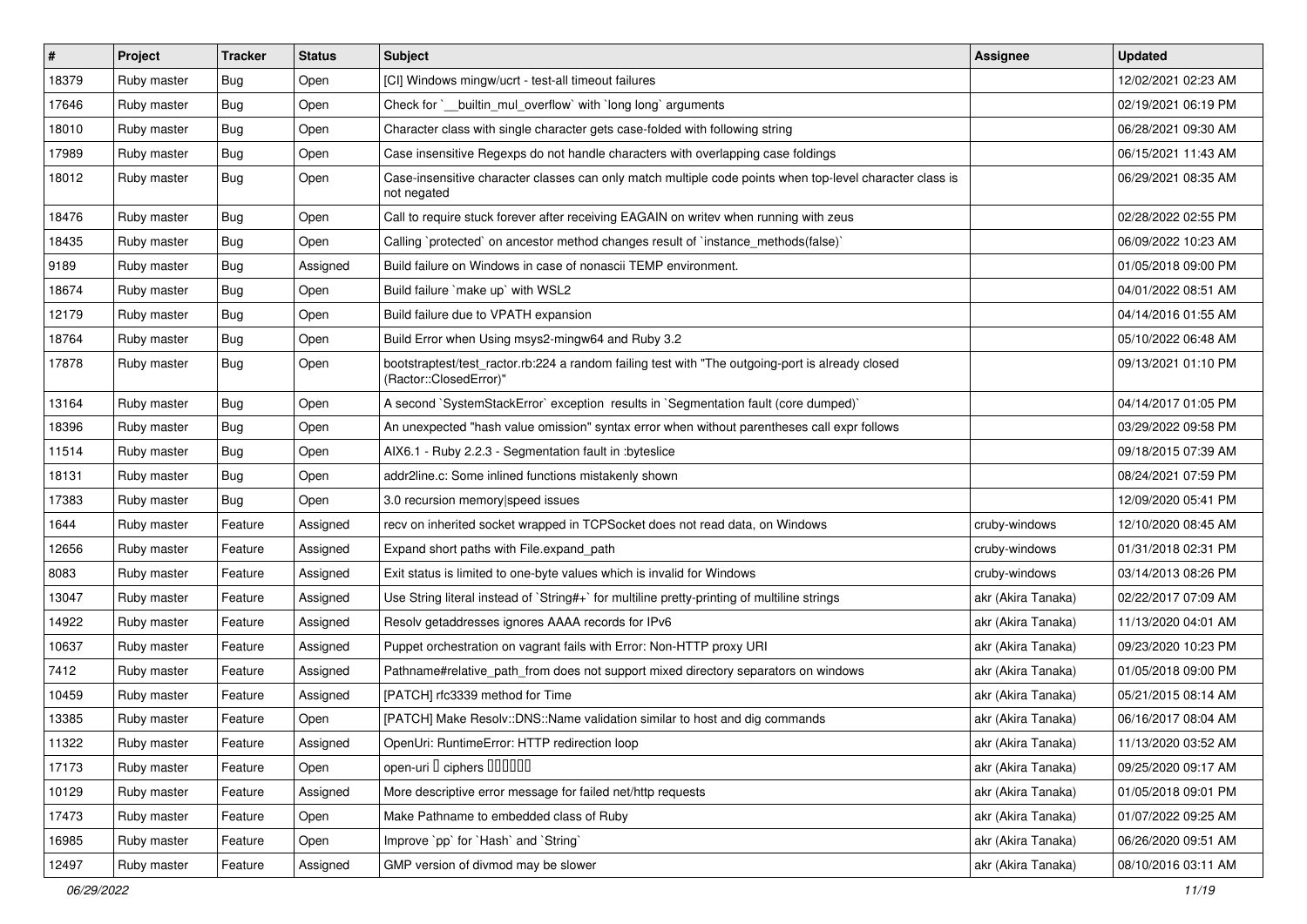| $\pmb{\#}$ | Project     | <b>Tracker</b> | <b>Status</b> | <b>Subject</b>                                                        | Assignee                          | <b>Updated</b>      |
|------------|-------------|----------------|---------------|-----------------------------------------------------------------------|-----------------------------------|---------------------|
| 18450      | Ruby master | Feature        | Assigned      | Force break in prettyprint                                            | akr (Akira Tanaka)                | 12/29/2021 02:02 PM |
| 17296      | Ruby master | Feature        | Assigned      | Feature: Pathname#chmod use FileUtils.chmod instead of File           | akr (Akira Tanaka)                | 08/30/2021 06:51 AM |
| 17297      | Ruby master | Feature        | Assigned      | Feature: Introduce Pathname.mktmpdir                                  | akr (Akira Tanaka)                | 08/30/2021 06:51 AM |
| 17295      | Ruby master | Feature        | Assigned      | Feature: Create a directory and file with Pathname#touch              | akr (Akira Tanaka)                | 09/28/2021 01:20 AM |
| 17294      | Ruby master | Feature        | Assigned      | Feature: Allow method chaining with Pathname#mkpath Pathname#rmtree   | akr (Akira Tanaka)                | 08/30/2021 06:52 AM |
| 3608       | Ruby master | Feature        | Assigned      | Enhancing Pathname#each_child to be lazy                              | akr (Akira Tanaka)                | 12/25/2017 06:14 PM |
| 18654      | Ruby master | Feature        | Open          | Enhancements to prettyprint                                           | akr (Akira Tanaka)                | 05/12/2022 01:44 PM |
| 11312      | Ruby master | Feature        | Open          | Add Resolv::DNS::Resource::IN::SPF                                    | akr (Akira Tanaka)                | 07/01/2015 03:26 AM |
| 7362       | Ruby master | Feature        | Assigned      | Adding Pathname#start with?                                           | akr (Akira Tanaka)                | 12/25/2017 06:15 PM |
| 16937      | Ruby master | Feature        | Assigned      | Add DNS over HTTP to Resolv                                           | akr (Akira Tanaka)                | 12/10/2020 09:15 AM |
| 14066      | Ruby master | Feature        | Assigned      | Add CAA DNS RR on Resolv                                              | akr (Akira Tanaka)                | 11/10/2017 06:50 AM |
| 15371      | Ruby master | Feature        | Assigned      | <b>IRB with ARGV</b>                                                  | aycabta (aycabta .)               | 02/14/2020 11:35 AM |
| 18459      | Ruby master | Feature        | Assigned      | IRB autocomplete dropdown colour options                              | aycabta (aycabta .)               | 01/05/2022 02:15 AM |
| 13604      | Ruby master | Feature        | Assigned      | Exposing alternative interface of readline                            | aycabta (aycabta .)               | 01/20/2020 05:34 AM |
| 18639      | Ruby master | Feature        | Open          | Update Unicode data to Unicode Version 15.0.0                         | duerst (Martin Dürst)             | 03/22/2022 07:38 PM |
| 16476      | Ruby master | Feature        | Open          | Socket.getaddrinfo cannot be interrupted by Timeout.timeout           | Glass_saga (Masaki<br>Matsushita) | 06/16/2022 01:08 AM |
| 15628      | Ruby master | Feature        | Assigned      | init inetsock internal should fallback to IPv4 if IPv6 is unreachable | Glass_saga (Masaki<br>Matsushita) | 09/25/2020 05:42 AM |
| 7148       | Ruby master | Feature        | Assigned      | Improved Tempfile w/o DelegateClass                                   | Glass_saga (Masaki<br>Matsushita) | 03/27/2019 09:51 AM |
| 17525      | Ruby master | Feature        | Open          | Implement Happy Eyeballs Version 2 (RFC8305) in Socket.tcp            | Glass_saga (Masaki<br>Matsushita) | 06/16/2022 01:08 AM |
| 2631       | Ruby master | Feature        | Assigned      | Allow IO#reopen to take a block                                       | Glass_saga (Masaki<br>Matsushita) | 05/24/2018 01:22 PM |
| 13696      | Ruby master | Feature        | Open          | Add exchange and noreplace options to File.rename                     | Glass_saga (Masaki<br>Matsushita) | 12/01/2017 04:34 PM |
| 15408      | Ruby master | Feature        | Open          | Deprecate object_id and _id2ref                                       | headius (Charles<br>Nutter)       | 03/19/2019 04:02 PM |
| 14737      | Ruby master | Feature        | Assigned      | Split default gems into separate directory structure                  | hsbt (Hiroshi SHIBATA)            | 09/02/2020 06:00 PM |
| 12639      | Ruby master | Feature        | Assigned      | Speed up require in RubyGems by 5x                                    | hsbt (Hiroshi SHIBATA)            | 07/26/2018 02:12 AM |
| 16963      | Ruby master | Feature        | Assigned      | Remove English.rb from Ruby 2.8/3.0                                   | hsbt (Hiroshi SHIBATA)            | 06/19/2020 09:48 AM |
| 18571      | Ruby master | Feature        | Assigned      | Removed the bundled sources from release package after Ruby 3.2       | hsbt (Hiroshi SHIBATA)            | 03/28/2022 06:23 AM |
| 13508      | Ruby master | Feature        | Assigned      | How remove/refactor code related mathn library.                       | hsbt (Hiroshi SHIBATA)            | 12/25/2017 06:15 PM |
| 6590       | Ruby master | Feature        | Assigned      | Dealing with bigdecimal, etc gems in JRuby                            | hsbt (Hiroshi SHIBATA)            | 05/15/2019 08:33 PM |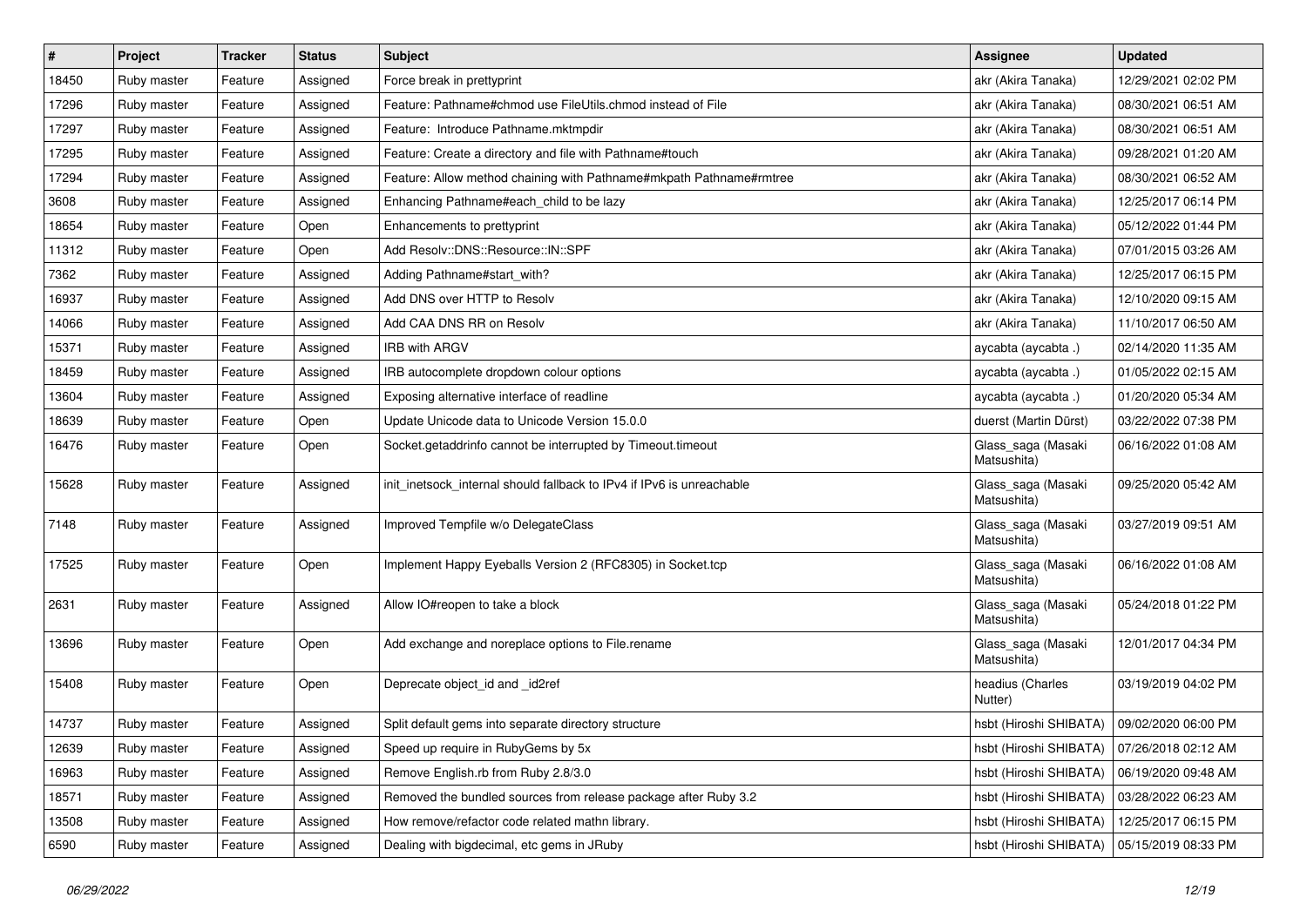| $\vert$ # | Project     | <b>Tracker</b> | <b>Status</b> | <b>Subject</b>                                                                  | Assignee                      | <b>Updated</b>      |
|-----------|-------------|----------------|---------------|---------------------------------------------------------------------------------|-------------------------------|---------------------|
| 13534     | Ruby master | Feature        | Assigned      | Checking installation results of default gems                                   | hsbt (Hiroshi SHIBATA)        | 07/26/2018 02:16 AM |
| 5617      | Ruby master | Feature        | Assigned      | Allow install RubyGems into dediceted directory                                 | hsbt (Hiroshi SHIBATA)        | 05/16/2018 09:15 AM |
| 16012     | Ruby master | Feature        | Assigned      | Add a (small) test-install suite?                                               | hsbt (Hiroshi SHIBATA)        | 07/30/2019 08:13 AM |
| 18227     | Ruby master | Feature        | Open          | Static class initialization.                                                    | ioquatix (Samuel<br>Williams) | 09/29/2021 09:21 PM |
| 13383     | Ruby master | Feature        | Open          | [PATCH] Module#source_location                                                  | ioquatix (Samuel<br>Williams) | 01/09/2020 05:16 AM |
| 3953      | Ruby master | Feature        | Assigned      | TCPSocket / UDPSocket do not accept IPAddr objects.                             | knu (Akinori MUSHA)           | 12/25/2017 06:14 PM |
| 15281     | Ruby master | Feature        | Assigned      | Speed up Set#intersect with size check.                                         | knu (Akinori MUSHA)           | 08/11/2020 02:43 AM |
| 16989     | Ruby master | Feature        | Open          | Sets: need $\Psi$ <sup>[]</sup>                                                 | knu (Akinori MUSHA)           | 02/18/2022 02:57 AM |
| 15240     | Ruby master | Feature        | Open          | Set operations check for is_a?(Set), rather than allowing duck typing           | knu (Akinori MUSHA)           | 08/27/2019 08:12 PM |
| 11710     | Ruby master | Feature        | Open          | [PATCH] Replace Set#merge with Set#merge! and make Set#merge non-mutating.      | knu (Akinori MUSHA)           | 11/18/2015 07:28 PM |
| 17210     | Ruby master | Feature        | Open          | More readable and useful `Set#inspect`                                          | knu (Akinori MUSHA)           | 05/19/2021 10:12 PM |
| 11527     | Ruby master | Feature        | Assigned      | IPAddr#mask_addr isn't a method                                                 | knu (Akinori MUSHA)           | 11/07/2018 04:12 PM |
| 8047      | Ruby master | Feature        | Assigned      | IPAddr makes host address with netmask                                          | knu (Akinori MUSHA)           | 01/05/2018 09:00 PM |
| 13610     | Ruby master | Feature        | Assigned      | IPAddr doesn't provide helpful methods to get the subnet or IP address          | knu (Akinori MUSHA)           | 10/20/2017 01:13 AM |
| 16027     | Ruby master | Feature        | Assigned      | Update Ruby's dtrace / USDT API to match what is exposed via the TracePoint API | ko1 (Koichi Sasada)           | 08/03/2019 02:41 AM |
| 15854     | Ruby master | Feature        | Open          | Tracing instance variable assignment                                            | ko1 (Koichi Sasada)           | 07/29/2019 07:13 AM |
| 10238     | Ruby master | Feature        | Open          | todo: remove dependency on malloc_usable_size                                   | ko1 (Koichi Sasada)           | 12/10/2020 09:20 AM |
| 17363     | Ruby master | Feature        | Assigned      | Timeouts                                                                        | ko1 (Koichi Sasada)           | 05/14/2022 09:06 AM |
| 6694      | Ruby master | Feature        | Assigned      | Thread.new without block.                                                       | ko1 (Koichi Sasada)           | 12/25/2017 06:15 PM |
| 9755      | Ruby master | Feature        | Assigned      | Thread::Backtrace::Location#defined_class                                       | ko1 (Koichi Sasada)           | 04/18/2014 09:22 AM |
| 13512     | Ruby master | Feature        | Open          | <b>System Threads</b>                                                           | ko1 (Koichi Sasada)           | 07/14/2017 07:08 AM |
| 8263      | Ruby master | Feature        | Assigned      | Support discovering yield state of individual Fibers                            | ko1 (Koichi Sasada)           | 12/23/2021 11:40 PM |
| 17414     | Ruby master | Feature        | Open          | Ractor should allow access to shareable attributes for Modules/Classes          | ko1 (Koichi Sasada)           | 12/21/2020 03:56 PM |
| 17393     | Ruby master | Feature        | Open          | Ractor::Moved#inspect`                                                          | ko1 (Koichi Sasada)           | 12/21/2020 05:47 PM |
| 17404     | Ruby master | Feature        | Open          | Ractor `move:` API to allow shareability check                                  | ko1 (Koichi Sasada)           | 12/18/2020 09:17 PM |
| 2294      | Ruby master | Feature        | Assigned      | [PATCH] ruby_bind_stack() to embed Ruby in coroutine                            | ko1 (Koichi Sasada)           | 01/05/2018 09:00 PM |
| 10423     | Ruby master | Feature        | Open          | [PATCH] opt_str_lit*: avoid literal string allocations                          | ko1 (Koichi Sasada)           | 01/05/2018 09:01 PM |
| 14859     | Ruby master | Feature        | Open          | [PATCH] implement Timeout in VM                                                 | ko1 (Koichi Sasada)           | 07/22/2018 07:42 AM |
| 14813     | Ruby master | Feature        | Open          | [PATCH] gc.c: make gc_enter+gc_exit pairs dtrace probes, too                    | ko1 (Koichi Sasada)           | 12/17/2018 07:42 AM |
| 15878     | Ruby master | Feature        | Assigned      | Make exit faster by not running GC                                              | ko1 (Koichi Sasada)           | 07/29/2019 07:48 AM |
| 17884     | Ruby master | Feature        | Open          | locindex for profiling tools                                                    | ko1 (Koichi Sasada)           | 05/24/2021 04:17 PM |
| 17593     | Ruby master | Feature        | Assigned      | load_iseq_eval should override the ISeq path                                    | ko1 (Koichi Sasada)           | 02/16/2021 08:27 AM |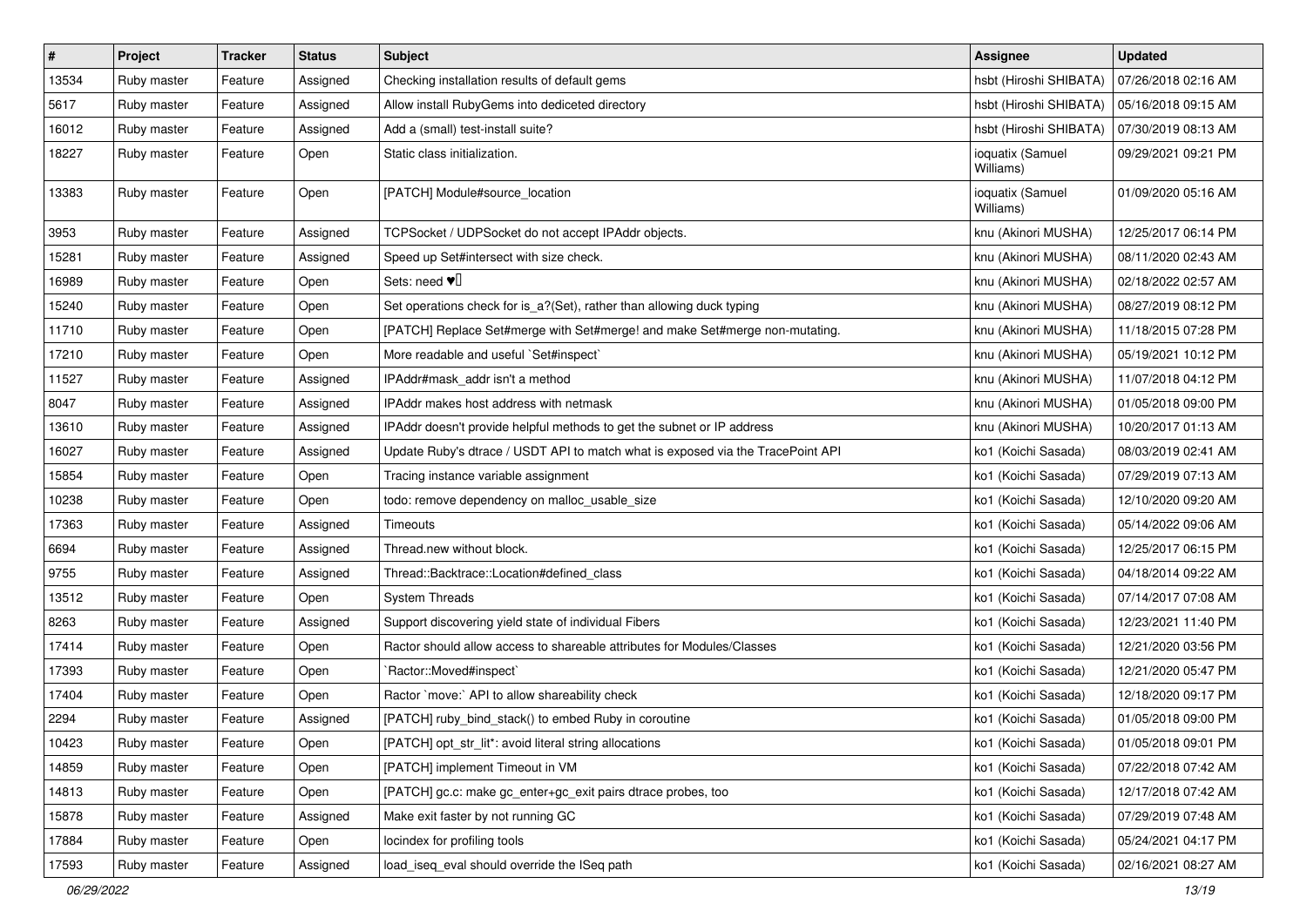| $\pmb{\#}$ | Project     | <b>Tracker</b> | <b>Status</b> | <b>Subject</b>                                                                                | Assignee                                                  | <b>Updated</b>      |
|------------|-------------|----------------|---------------|-----------------------------------------------------------------------------------------------|-----------------------------------------------------------|---------------------|
| 14492      | Ruby master | Feature        | Open          | iseq loading + caching should be in core                                                      | ko1 (Koichi Sasada)                                       | 12/10/2020 08:53 AM |
| 13388      | Ruby master | Feature        | Assigned      | gc.c: Add GC.get_parameters and .set_parameters                                               | ko1 (Koichi Sasada)                                       | 03/30/2017 10:52 AM |
| 15778      | Ruby master | Feature        | Open          | Expose an API to pry-open the stack frames in Ruby                                            | ko1 (Koichi Sasada)                                       | 08/29/2019 06:24 AM |
| 10932      | Ruby master | Feature        | Open          | Enabling allocation tracing as early as possible                                              | ko1 (Koichi Sasada)                                       | 06/13/2015 07:54 AM |
| 3731       | Ruby master | Feature        | Assigned      | Easier Embedding API for Ruby                                                                 | ko1 (Koichi Sasada)                                       | 12/25/2017 06:14 PM |
| 15939      | Ruby master | Feature        | Assigned      | Dump symbols reference to their fstr in ObjectSpace.dump()                                    | ko1 (Koichi Sasada)                                       | 08/08/2019 09:38 PM |
| 12020      | Ruby master | Feature        | Assigned      | Documenting Ruby memory model                                                                 | ko1 (Koichi Sasada)                                       | 12/23/2021 11:40 PM |
| 6695       | Ruby master | Feature        | Assigned      | Configuration for Thread/Fiber creation                                                       | ko1 (Koichi Sasada)                                       | 12/25/2017 06:15 PM |
| 14394      | Ruby master | Feature        | Open          | Class.descendants                                                                             | ko1 (Koichi Sasada)                                       | 01/20/2022 10:46 PM |
| 13252      | Ruby master | Feature        | Assigned      | C API for creating strings without copying                                                    | ko1 (Koichi Sasada)                                       | 04/17/2017 07:22 AM |
| 13821      | Ruby master | Feature        | Assigned      | Allow fibers to be resumed across threads                                                     | ko1 (Koichi Sasada)                                       | 02/15/2019 10:09 AM |
| 8576       | Ruby master | Feature        | Assigned      | Add optimized method type for constant value methods                                          | ko1 (Koichi Sasada)                                       | 12/25/2017 06:15 PM |
| 8960       | Ruby master | Feature        | Assigned      | Add Exception#backtrace_locations                                                             | ko1 (Koichi Sasada)                                       | 11/25/2016 02:15 PM |
| 18275      | Ruby master | Feature        | Open          | Add an option to define_method to not capture the surrounding environment                     | ko1 (Koichi Sasada)                                       | 12/03/2021 02:34 PM |
| 13697      | Ruby master | Feature        | Open          | [PATCH]: futex based thread primitives                                                        | kosaki (Motohiro<br><b>KOSAKI)</b>                        | 01/28/2018 11:41 PM |
| 4464       | Ruby master | Feature        | Assigned      | [PATCH] add Fcntl::Flock object for easier use of POSIX file locks                            | kosaki (Motohiro<br>KOSAKI)                               | 12/25/2017 06:14 PM |
| 7086       | Ruby master | Feature        | Assigned      | Condition Variable#wait has meaningless return value                                          | kosaki (Motohiro<br>KOSAKI)                               | 12/25/2017 06:15 PM |
| 17355      | Ruby master | Feature        | Assigned      | Using same set of names in or-patterns (pattern matching with $Foo(x)   Bar(x)$ )             | ktsj (Kazuki Tsujimoto)                                   | 09/13/2021 09:11 AM |
| 15918      | Ruby master | Feature        | Open          | Pattern matching for Set                                                                      | ktsj (Kazuki Tsujimoto)                                   | 07/29/2019 08:12 AM |
| 15881      | Ruby master | Feature        | Open          | Optimize deconstruct in pattern matching                                                      | ktsj (Kazuki Tsujimoto)                                   | 12/25/2019 04:28 AM |
| 18773      | Ruby master | Feature        | Assigned      | deconstruct to receive a range                                                                | ktsj (Kazuki Tsujimoto)                                   | 06/24/2022 07:21 AM |
| 18408      | Ruby master | Feature        | Assigned      | Allow pattern match to set instance variables                                                 | ktsj (Kazuki Tsujimoto)                                   | 01/26/2022 07:07 PM |
| 18194      | Ruby master | Feature        | Open          | No easy way to format exception messages per thread/fiber scheduler context.                  | mame (Yusuke Endoh)                                       | 09/29/2021 10:10 AM |
| 4247       | Ruby master | Feature        | Assigned      | New features for Array#sample, Array#choice                                                   | mame (Yusuke Endoh)                                       | 12/25/2017 06:14 PM |
| 14244      | Ruby master | Feature        | Open          | Better error messages for scripts with non-matching end statements                            | mame (Yusuke Endoh)                                       | 11/29/2018 08:57 AM |
| 18564      | Ruby master | Feature        | Open          | Add Exception#detailed_message                                                                | mame (Yusuke Endoh)   02/01/2022 08:06 PM                 |                     |
| 12676      | Ruby master | Feature        | Assigned      | Significant performance increase, and code conciseness, for prime division method in prime.rb | marcandre (Marc-Andre   11/18/2016 03:46 PM<br>Lafortune) |                     |
| 8223       | Ruby master | Feature        | Open          | Make Matrix more omnivorous.                                                                  | marcandre (Marc-Andre<br>Lafortune)                       | 04/09/2013 03:42 AM |
| 15815      | Ruby master | Feature        | Open          | Add option to raise NoMethodError for OpenStruct                                              | marcandre (Marc-Andre<br>Lafortune)                       | 09/28/2020 02:11 AM |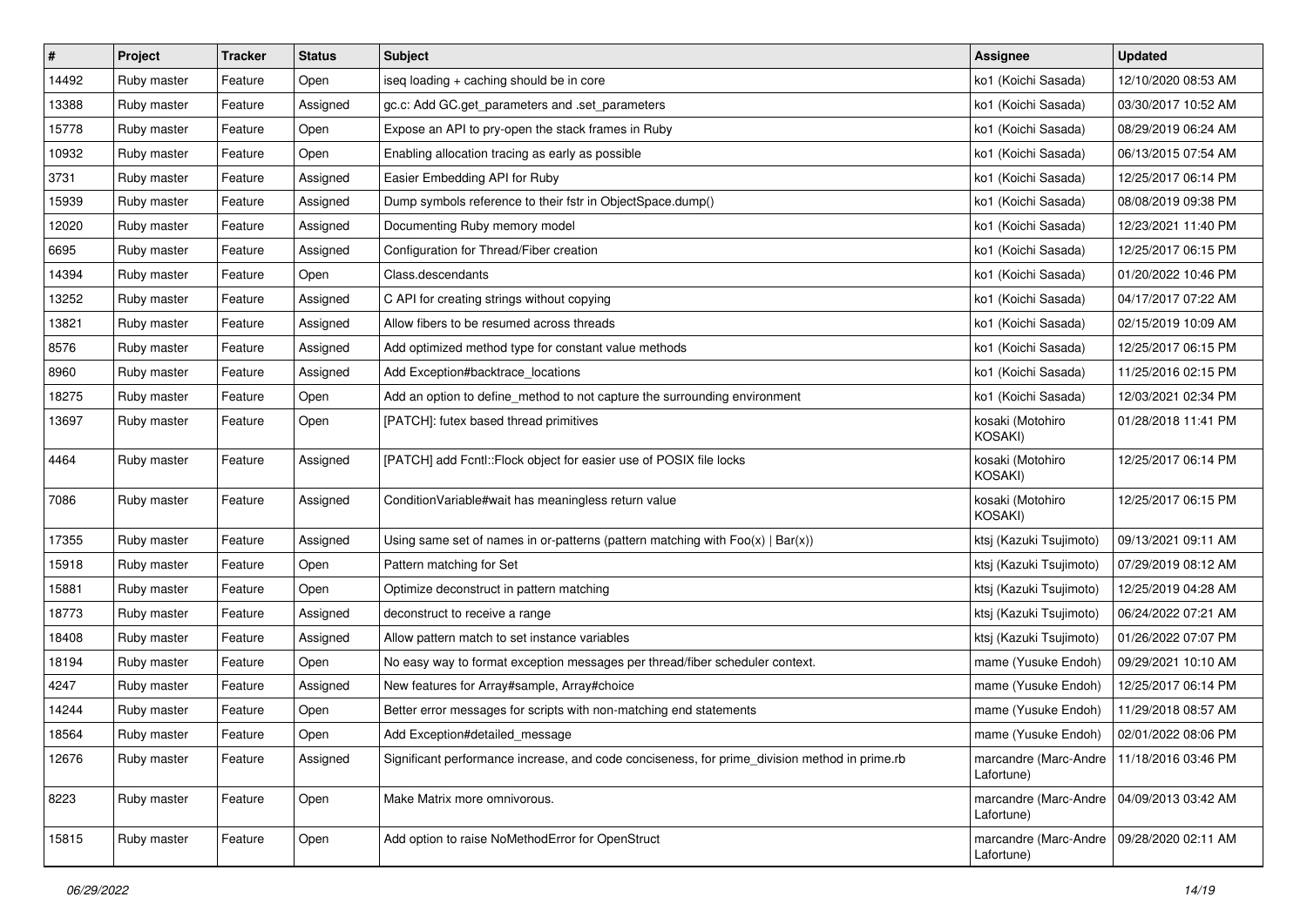| #     | Project     | <b>Tracker</b> | <b>Status</b> | <b>Subject</b>                                                                                                          | <b>Assignee</b>                     | <b>Updated</b>      |
|-------|-------------|----------------|---------------|-------------------------------------------------------------------------------------------------------------------------|-------------------------------------|---------------------|
| 9347  | Ruby master | Feature        | Open          | Accept non callable argument to detect                                                                                  | marcandre (Marc-Andre<br>Lafortune) | 01/05/2018 09:00 PM |
| 8061  | Ruby master | Feature        | Open          | 000000000000000                                                                                                         | matz (Yukihiro<br>Matsumoto)        | 12/25/2017 06:15 PM |
| 9816  | Ruby master | Feature        | Assigned      | 00000000000000000000                                                                                                    | matz (Yukihiro<br>Matsumoto)        | 10/28/2014 08:29 AM |
| 8478  | Ruby master | Feature        | Open          | The hash returned by Enumerable#group_by should have an empty array for its default value                               | matz (Yukihiro<br>Matsumoto)        | 06/04/2013 03:56 PM |
| 4592  | Ruby master | Feature        | Assigned      | Tempfile0000000                                                                                                         | matz (Yukihiro<br>Matsumoto)        | 12/25/2017 06:14 PM |
| 7795  | Ruby master | Feature        | Open          | Symbol.defined? and/or to_existing_symbol                                                                               | matz (Yukihiro<br>Matsumoto)        | 12/25/2017 06:15 PM |
| 5825  | Ruby master | Feature        | Assigned      | Sweet instance var assignment in the object initializer                                                                 | matz (Yukihiro<br>Matsumoto)        | 12/10/2020 08:53 AM |
| 7349  | Ruby master | Feature        | Assigned      | Struct#inspect needs more meaningful output                                                                             | matz (Yukihiro<br>Matsumoto)        | 12/25/2017 06:15 PM |
| 5558  | Ruby master | Feature        | Assigned      | String#% strange arity errors                                                                                           | matz (Yukihiro<br>Matsumoto)        | 12/25/2017 06:15 PM |
| 6802  | Ruby master | Feature        | Assigned      | String#scan should have equivalent yielding MatchData                                                                   | matz (Yukihiro<br>Matsumoto)        | 12/25/2017 06:15 PM |
| 11028 | Ruby master | Feature        | Assigned      | standalone running single file ( zipped archives of ruby code) running **without installation** using "gem<br>install " | matz (Yukihiro<br>Matsumoto)        | 04/04/2015 01:44 AM |
| 6841  | Ruby master | Feature        | Assigned      | Shorthand for Assigning Return Value of Method to Self                                                                  | matz (Yukihiro<br>Matsumoto)        | 12/10/2020 08:53 AM |
| 16992 | Ruby master | Feature        | Open          | Sets: officially ordered                                                                                                | matz (Yukihiro<br>Matsumoto)        | 09/03/2020 02:08 PM |
| 5741  | Ruby master | Feature        | Assigned      | Secure Erasure of Passwords                                                                                             | matz (Yukihiro<br>Matsumoto)        | 12/25/2017 06:15 PM |
| 8232  | Ruby master | Feature        | Open          | Rudiments of abstract algebra in Ruby                                                                                   | matz (Yukihiro<br>Matsumoto)        | 04/09/2013 01:47 AM |
| 7848  | Ruby master | Feature        | Open          | Restore default state for core ruby objects                                                                             | matz (Yukihiro<br>Matsumoto)        | 12/25/2017 06:15 PM |
| 5643  | Ruby master | Feature        | Assigned      | require/load options and binding option                                                                                 | matz (Yukihiro<br>Matsumoto)        | 12/25/2017 06:15 PM |
| 6445  | Ruby master | Feature        | Assigned      | request for default length/position on string index                                                                     | matz (Yukihiro<br>Matsumoto)        | 12/25/2017 06:15 PM |
| 10287 | Ruby master | Feature        | Open          | rename COLON3 to COLON2_HEAD.                                                                                           | matz (Yukihiro<br>Matsumoto)        | 07/27/2021 09:34 AM |
| 7702  | Ruby master | Feature        | Open          | Remove Proc#binding                                                                                                     | matz (Yukihiro<br>Matsumoto)        | 07/15/2019 07:39 PM |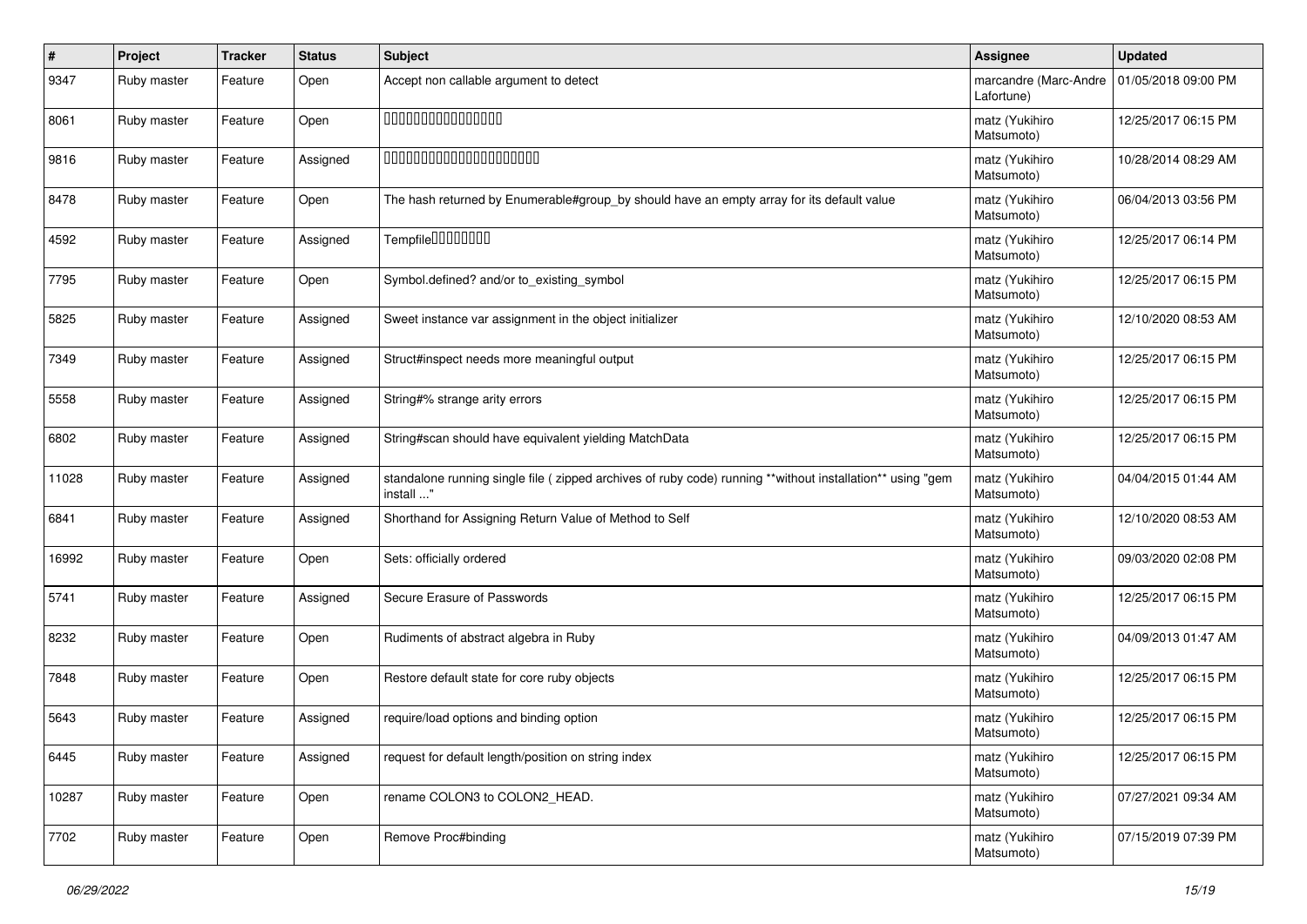| #     | Project     | <b>Tracker</b> | <b>Status</b> | <b>Subject</b>                                                              | <b>Assignee</b>              | <b>Updated</b>      |
|-------|-------------|----------------|---------------|-----------------------------------------------------------------------------|------------------------------|---------------------|
| 6354  | Ruby master | Feature        | Assigned      | Remove escape (break/return/redo/next support) from class/module scope      | matz (Yukihiro<br>Matsumoto) | 12/25/2017 06:15 PM |
| 15445 | Ruby master | Feature        | Open          | Reject '.123' in Float() method                                             | matz (Yukihiro<br>Matsumoto) | 01/10/2019 07:59 AM |
| 13129 | Ruby master | Feature        | Assigned      | Refinements cannot refine method_missing and respond_to_missing?            | matz (Yukihiro<br>Matsumoto) | 07/03/2021 10:45 PM |
| 9704  | Ruby master | Feature        | Open          | Refinements as files instead of modules                                     | matz (Yukihiro<br>Matsumoto) | 10/11/2016 06:36 PM |
| 7580  | Ruby master | Feature        | Assigned      | Range translation                                                           | matz (Yukihiro<br>Matsumoto) | 06/11/2018 09:51 AM |
| 6317  | Ruby master | Feature        | Assigned      |                                                                             | matz (Yukihiro<br>Matsumoto) | 12/25/2017 06:15 PM |
| 11518 | Ruby master | Feature        | Open          | Queue enhancement - promote! and promote_all!                               | matz (Yukihiro<br>Matsumoto) | 09/17/2015 08:40 PM |
| 11517 | Ruby master | Feature        | Open          | Queue enhancement - conditional pop                                         | matz (Yukihiro<br>Matsumoto) | 09/17/2015 09:02 PM |
| 5781  | Ruby master | Feature        | Assigned      | Query attributes (attribute methods ending in `?` mark)                     | matz (Yukihiro<br>Matsumoto) | 01/10/2020 06:34 AM |
| 14397 | Ruby master | Feature        | Assigned      | public, protected and private should return their arguments instead of self | matz (Yukihiro<br>Matsumoto) | 12/10/2018 07:08 AM |
| 8164  | Ruby master | Feature        | Assigned      | Public/Private                                                              | matz (Yukihiro<br>Matsumoto) | 12/10/2020 08:50 AM |
| 4824  | Ruby master | Feature        | Assigned      | Provide method Kernel#executed?                                             | matz (Yukihiro<br>Matsumoto) | 03/05/2018 04:57 AM |
| 6648  | Ruby master | Feature        | Assigned      | Provide a standard API for retrieving all command-line flags passed to Ruby | matz (Yukihiro<br>Matsumoto) | 12/25/2017 06:15 PM |
| 8271  | Ruby master | Feature        | Assigned      | Proposal for moving to a more visible, formal process for feature requests  | matz (Yukihiro<br>Matsumoto) | 12/23/2021 11:40 PM |
| 16461 | Ruby master | Feature        | Assigned      | Proc#using                                                                  | matz (Yukihiro<br>Matsumoto) | 12/10/2020 09:10 AM |
| 5007  | Ruby master | Feature        | Assigned      | Proc#call_under: Unifying instance_eval and instance_exec                   | matz (Yukihiro<br>Matsumoto) | 04/19/2018 07:57 AM |
| 11735 | Ruby master | Feature        | Open          | Porting String#squish and String#squish! from Ruby on Rails' Active Support | matz (Yukihiro<br>Matsumoto) | 06/24/2016 08:02 AM |
| 11816 | Ruby master | Feature        | Assigned      | Partial safe navigation operator                                            | matz (Yukihiro<br>Matsumoto) | 04/14/2020 08:02 AM |
| 6817  | Ruby master | Feature        | Open          | Partial application                                                         | matz (Yukihiro<br>Matsumoto) | 12/25/2017 06:15 PM |
| 9614  | Ruby master | Feature        | Open          | ordering of non-Hash items which use st_internally                          | matz (Yukihiro<br>Matsumoto) | 01/05/2018 09:00 PM |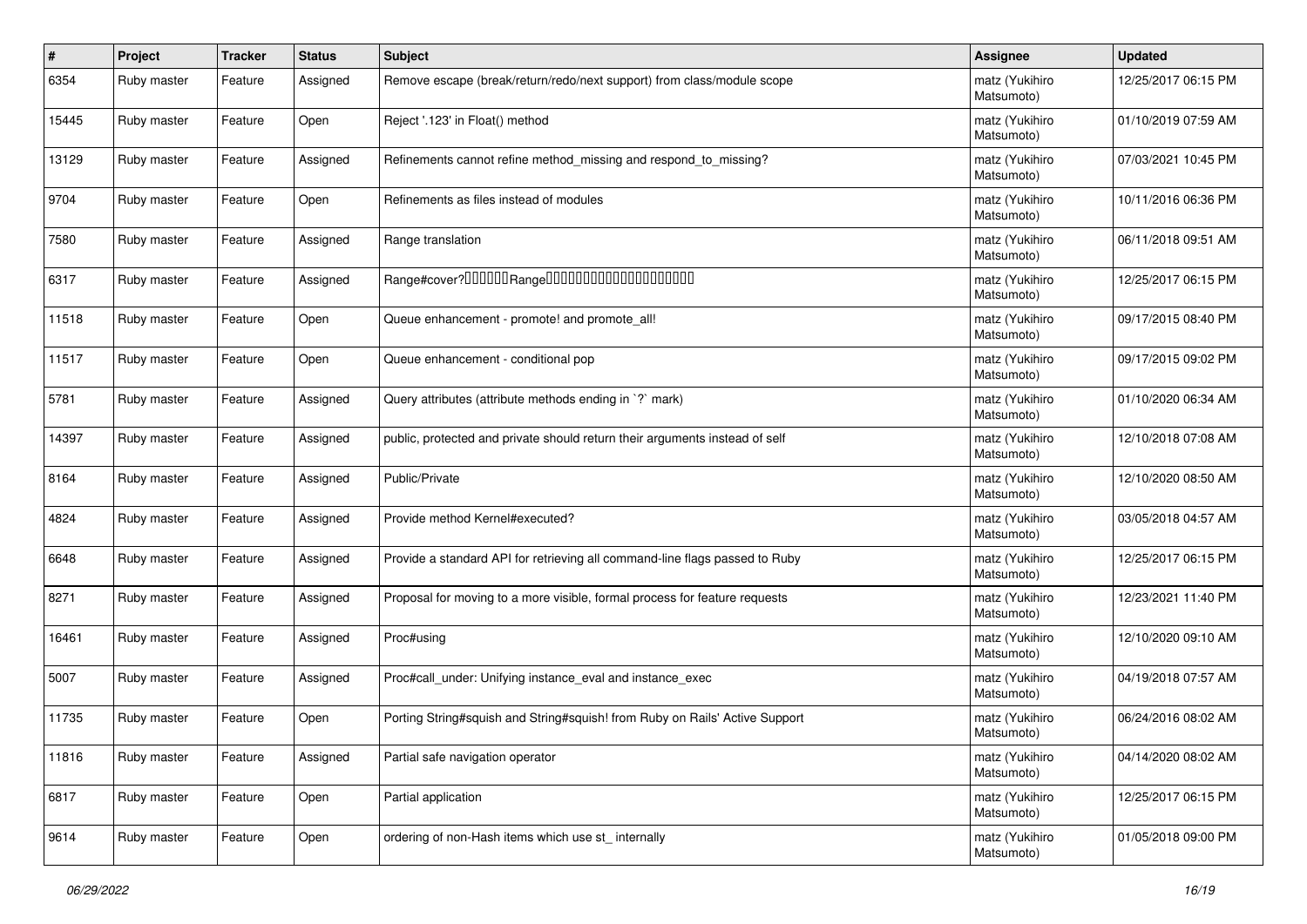| $\#$  | Project     | <b>Tracker</b> | <b>Status</b> | <b>Subject</b>                                                                                                   | <b>Assignee</b>              | <b>Updated</b>      |
|-------|-------------|----------------|---------------|------------------------------------------------------------------------------------------------------------------|------------------------------|---------------------|
| 17288 | Ruby master | Feature        | Open          | Optimize send call with a literal method name                                                                    | matz (Yukihiro<br>Matsumoto) | 10/30/2020 12:17 AM |
| 17291 | Ruby master | Feature        | Assigned      | Optimize __send__ call                                                                                           | matz (Yukihiro<br>Matsumoto) | 01/12/2021 05:47 AM |
| 8804  | Ruby master | Feature        | Open          | ONCE syntax                                                                                                      | matz (Yukihiro<br>Matsumoto) | 01/04/2020 08:26 PM |
| 8663  | Ruby master | Feature        | Open          | Officialy alias ArgumentError to ArgError                                                                        | matz (Yukihiro<br>Matsumoto) | 08/09/2013 07:42 PM |
| 17184 | Ruby master | Feature        | Open          | No stdlib function to perform simple string replacement                                                          | matz (Yukihiro<br>Matsumoto) | 02/23/2021 09:27 PM |
| 4521  | Ruby master | Feature        | Assigned      | NoMethodError#message may take very long to execute                                                              | matz (Yukihiro<br>Matsumoto) | 12/25/2017 06:14 PM |
| 6293  | Ruby master | Feature        | Assigned      | new queue / blocking queues                                                                                      | matz (Yukihiro<br>Matsumoto) | 12/25/2017 06:15 PM |
| 5749  | Ruby master | Feature        | Assigned      | new method String#match_all needed                                                                               | matz (Yukihiro<br>Matsumoto) | 12/25/2017 06:15 PM |
| 5389  | Ruby master | Feature        | Assigned      | New method Enumerator#iterate                                                                                    | matz (Yukihiro<br>Matsumoto) | 12/25/2017 06:15 PM |
| 6596  | Ruby master | Feature        | Assigned      | New method `Array#indexes`                                                                                       | matz (Yukihiro<br>Matsumoto) | 07/29/2020 01:41 AM |
| 5445  | Ruby master | Feature        | Assigned      | Need RUBYOPT - r before ARGV - r                                                                                 | matz (Yukihiro<br>Matsumoto) | 12/25/2017 06:15 PM |
| 15837 | Ruby master | Feature        | Open          | Module#name_components                                                                                           | matz (Yukihiro<br>Matsumoto) | 05/08/2019 10:29 AM |
| 6810  | Ruby master | Feature        | Assigned      | module A::B; end` is not equivalent to `module A; module B; end; end` with respect to constant lookup<br>(scope) | matz (Yukihiro<br>Matsumoto) | 12/10/2020 09:22 AM |
| 9768  | Ruby master | Feature        | Assigned      | Method that is visible only within a certain module/class                                                        | matz (Yukihiro<br>Matsumoto) | 04/25/2014 06:43 AM |
| 11882 | Ruby master | Feature        | Open          | Map or NamedMap                                                                                                  | matz (Yukihiro<br>Matsumoto) | 01/17/2021 01:31 PM |
| 7503  | Ruby master | Feature        | Assigned      | make timeout.rb async-interrupt safe by default                                                                  | matz (Yukihiro<br>Matsumoto) | 12/25/2017 06:15 PM |
| 9123  | Ruby master | Feature        | Open          | Make Numeric#nonzero? behavior consistent with Numeric#zero?                                                     | matz (Yukihiro<br>Matsumoto) | 06/11/2019 12:55 PM |
| 11627 | Ruby master | Feature        | Open          | make `nonzero` an alias of `nonzero?`                                                                            | matz (Yukihiro<br>Matsumoto) | 12/23/2021 11:43 PM |
| 10498 | Ruby master | Feature        | Open          | Make 'loop' yield a counter                                                                                      | matz (Yukihiro<br>Matsumoto) | 01/05/2018 09:01 PM |
| 6413  | Ruby master | Feature        | Assigned      | Make Dir.entries default to Dir.entries(Dir.pwd)                                                                 | matz (Yukihiro<br>Matsumoto) | 12/25/2017 06:15 PM |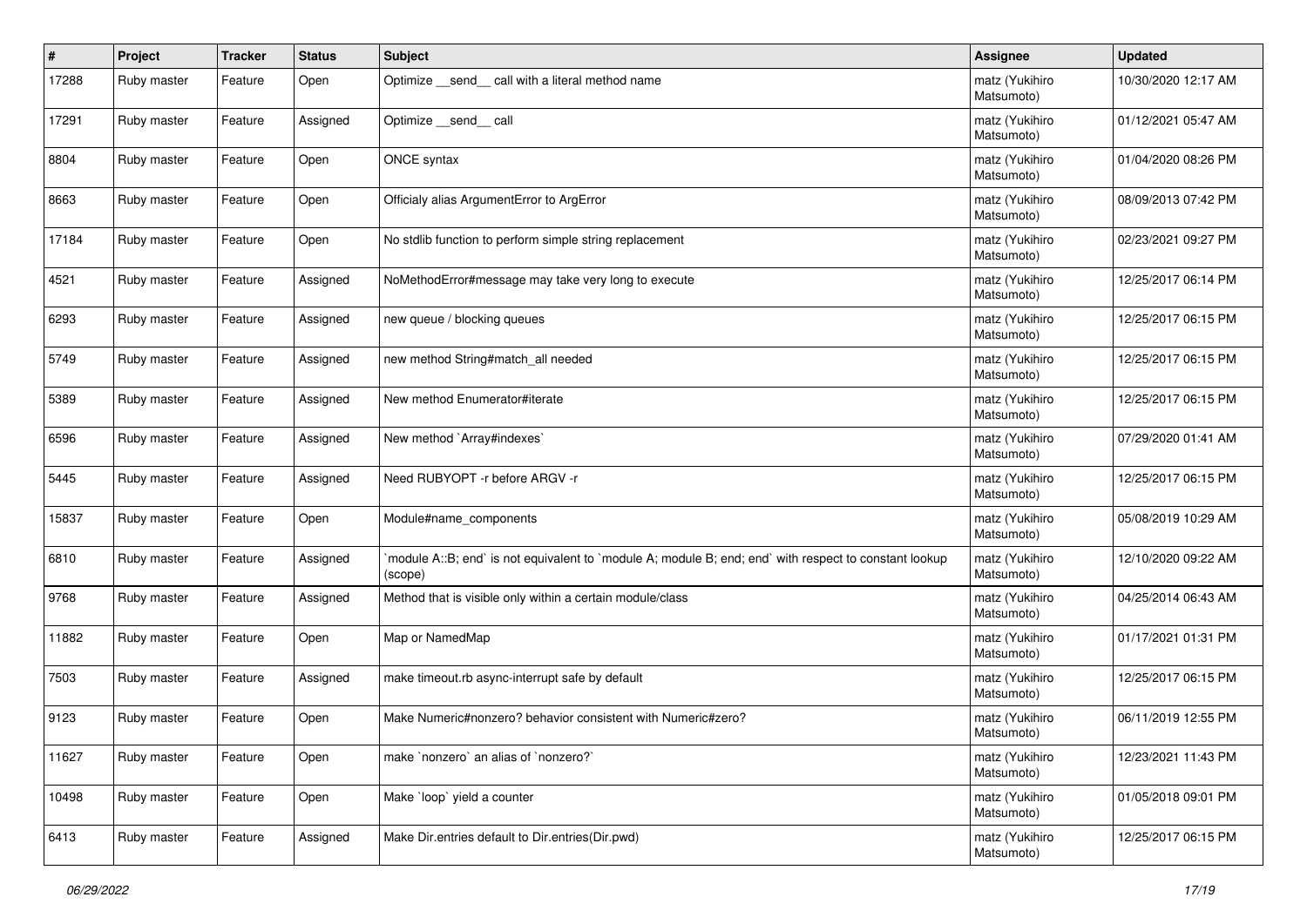| #     | Project     | <b>Tracker</b> | <b>Status</b> | <b>Subject</b>                                                                     | <b>Assignee</b>              | <b>Updated</b>      |
|-------|-------------|----------------|---------------|------------------------------------------------------------------------------------|------------------------------|---------------------|
| 7604  | Ruby master | Feature        | Open          | Make === comparison operator ability to delegate comparison to an argument         | matz (Yukihiro<br>Matsumoto) | 12/25/2017 06:15 PM |
| 14927 | Ruby master | Feature        | Open          | Loading multiple files at once                                                     | matz (Yukihiro<br>Matsumoto) | 09/18/2018 12:38 AM |
| 7548  | Ruby master | Feature        | Open          | Load and Require Callbacks                                                         | matz (Yukihiro<br>Matsumoto) | 12/25/2017 06:15 PM |
| 14609 | Ruby master | Feature        | Open          | Let `Kernel#p` without an argument print the receiver                              | matz (Yukihiro<br>Matsumoto) | 02/08/2020 08:43 PM |
| 5456  | Ruby master | Feature        | Assigned      | kernel#syscall() should be removed.                                                | matz (Yukihiro<br>Matsumoto) | 12/10/2020 08:46 AM |
| 15112 | Ruby master | Feature        | Open          | Introducing the short form of `STDERR.puts expr.inspect`.                          | matz (Yukihiro<br>Matsumoto) | 10/12/2018 02:02 AM |
| 14128 | Ruby master | Feature        | Open          | Introduce Hash#delete default value                                                | matz (Yukihiro<br>Matsumoto) | 11/25/2017 04:41 PM |
| 9070  | Ruby master | Feature        | Open          | Introduce `---` as synonym of `end` keyword                                        | matz (Yukihiro<br>Matsumoto) | 11/02/2013 03:23 AM |
| 15192 | Ruby master | Feature        | Open          | Introduce a new "shortcut assigning" syntax to convenient setup instance variables | matz (Yukihiro<br>Matsumoto) | 12/14/2021 06:42 PM |
| 18159 | Ruby master | Feature        | Open          | Integrate functionality of dead_end gem into Ruby                                  | matz (Yukihiro<br>Matsumoto) | 06/17/2022 02:06 PM |
| 6594  | Ruby master | Feature        | Assigned      | Integrated Functor                                                                 | matz (Yukihiro<br>Matsumoto) | 12/10/2020 08:53 AM |
| 16894 | Ruby master | Feature        | Open          | Integer division for Ruby 3                                                        | matz (Yukihiro<br>Matsumoto) | 05/18/2020 03:41 PM |
| 7644  | Ruby master | Feature        | Assigned      | In refinements, change "using" keyword to a less generic word.                     | matz (Yukihiro<br>Matsumoto) | 12/10/2020 08:49 AM |
| 7377  | Ruby master | Feature        | Open          | #indetical? as an alias for #equal?                                                | matz (Yukihiro<br>Matsumoto) | 12/25/2017 06:15 PM |
| 16495 | Ruby master | Feature        | Open          | Inconsistent quotes in error messages                                              | matz (Yukihiro<br>Matsumoto) | 06/15/2022 04:21 PM |
| 14982 | Ruby master | Feature        | Open          | Improve namespace system in ruby to avoiding top-level names chaos                 | matz (Yukihiro<br>Matsumoto) | 12/31/2021 05:39 PM |
| 12306 | Ruby master | Feature        | Open          | Implement String #blank? #present? and improve #strip and family to handle unicode | matz (Yukihiro<br>Matsumoto) | 07/22/2018 10:55 PM |
| 8536  | Ruby master | Feature        | Assigned      | Implement is_numeric? family of methods                                            | matz (Yukihiro<br>Matsumoto) | 12/25/2017 06:15 PM |
| 5064  | Ruby master | Feature        | Assigned      | HTTP user-agent class                                                              | matz (Yukihiro<br>Matsumoto) | 12/25/2017 06:15 PM |
| 14546 | Ruby master | Feature        | Open          | Hash#delete!                                                                       | matz (Yukihiro<br>Matsumoto) | 05/30/2018 08:24 PM |